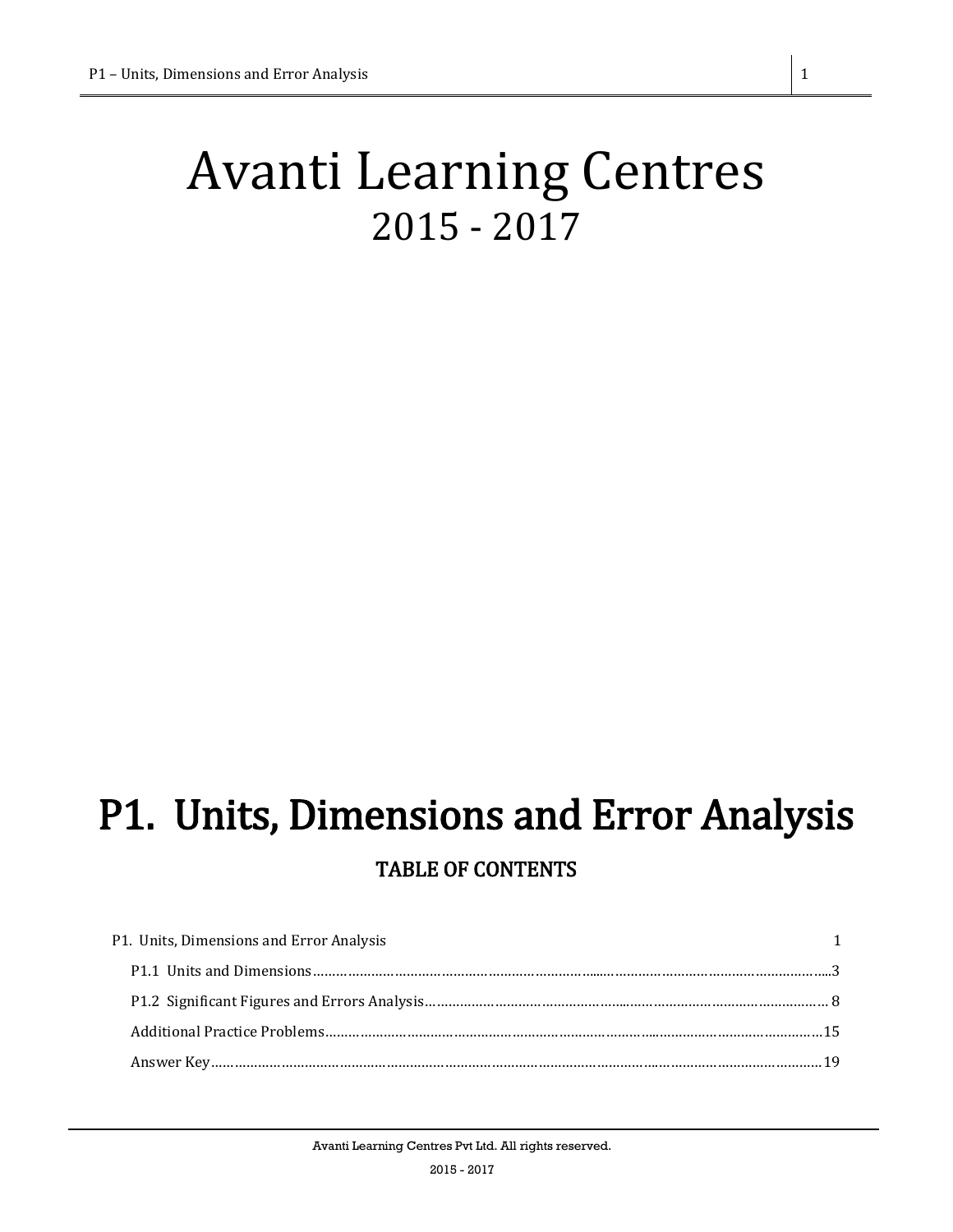# PRE-REQUISITES

- 1. Conversion between basic units ( millimeters to centimeters etc)
- 2. Ratio and proportion : The Unitary Method
- 3. Properties of Exponents and Scientific notation
- 4. Simultaneous equations

# PRE-TEST (15 MINS)

- Q1. The value of  $\frac{0.005}{1000}$  in scientific notation is \_\_\_\_\_\_\_.
- Q2. Write in decimal form (upto 2 decimal places)
	- A)  $\frac{5}{4} =$  \_\_\_\_\_ B)  $\frac{4}{5} =$  \_\_\_\_\_

$$
\begin{array}{c}\n -3 \\
 \hline\n 0\n \end{array}
$$

$$
C) \frac{10}{3} = \underline{\qquad}
$$

- Q3. 20 % of 50 is \_\_\_\_\_\_\_\_\_\_\_\_\_\_\_\_.
- Q4. Find the percent increase / decrease in each of the following cases:
	- A) The length of a rod changes from 4 cm to 6 cm
	- B) The weight of a person changes from 80 kg to 60 kg
- Q5. Compute the value of  $\frac{6 \times 10^{-4}}{8 \times 10^4}$ .
- Q6. If a humming bird flaps its wings once every  $10^{-3}$  second, how many times does it flap its wings in a minute?
- Q7. Solve the equation  $x + y = 15$ ;  $4x y = 10$
- Q8. Simplify the expression  $\sqrt{A} \times A^6 =$

| <b>SCORE</b> | 8 |
|--------------|---|
|--------------|---|

Score 1 point per correct answer. If you score less than 6, please revise the pre-requisite topics: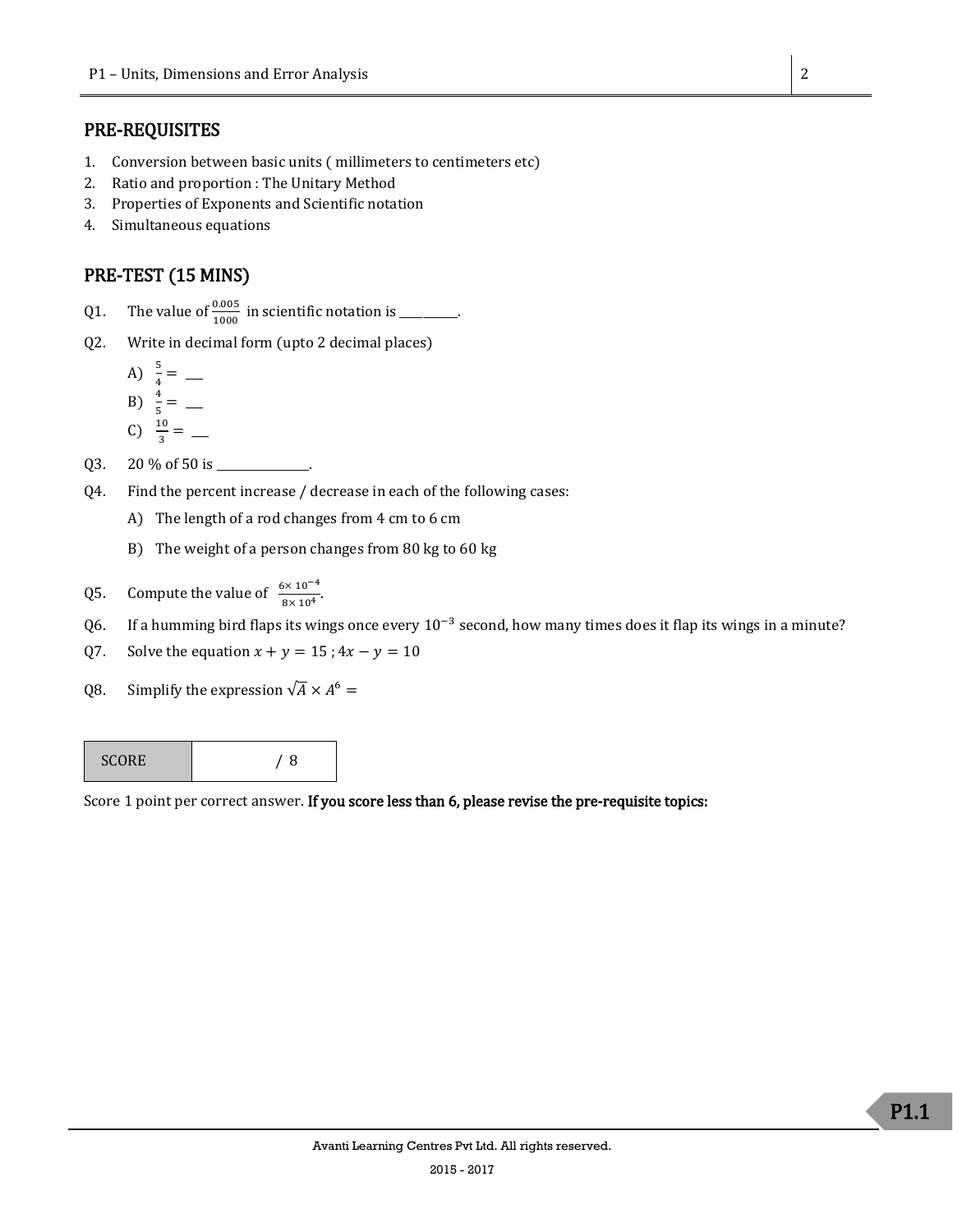# <span id="page-2-0"></span>P1.1 Units and Dimensions

# LEARNING OBJECTIVES

- 1. Identify different physical quantities and their representation using units and prefixes.
- 2. Define various standard system of units for measuring the 7 basic physical quantities
- 3. Classify units as fundamental and derived and to understand their relationship
- 4. Understand the concept of Dimensional Formula.
- 5. Illustrate the concept of dimensional analysis along with its applications

# PRE-READING (30 MINUTES)

You may refer to one of the following sources:

| Category   | <b>Book Name (Edition)</b> | Chapter | Section                                |
|------------|----------------------------|---------|----------------------------------------|
| REQUIRED   | NCERT Class XI Text book   | 1, 2    | $1.1 - 1.5, 2.1 - 2.5, 2.8, 2.9, 2.10$ |
| ADDITIONAL | H C Verma Volume I         |         | $\vert$ 1.3 and 1.4 (Important)        |

# PRE-READING EXERCISE (20 MINUTES)

- Q1. What is the SI and CGS unit of Length, Mass, Time?
- Q2. What is the dimension of length, mass, time, speed?
- Q3. What is the SI unit used to denote luminous intensity?
- Q4. Angular Momentum is defined as *Mvr* where *M* is the mass, *v* is the velocity and *r* is the distance of the body from the axis. Write the dimensional formula for angular momentum.
- Q5. The mass of the earth is  $6 \times 10^{24}$  kg. The average mass of the atoms that make up Earth is 40 amu (i.e. atomic mass units). How many atoms are there in earth (1  $amu \approx 1.5 \times 10^{-27} Kg$ )?

# IN-CLASS EXERCISES (40 MINS)

#### SUBJECTIVE QUESTIONS

- Q1. Name three different systems of units which were used earlier? Also explain the SI system of units.
- Q2. State the Principle of Homogeneity of Dimensions.
- Q3. Do all physical quantities have dimensions? If no, name any four such quantities.
- Q4. Which of the following is a unit of distance (Explain) :
	- i. Second
	- ii. Light year
	- iii. CSL (Chandrasekhar Limit)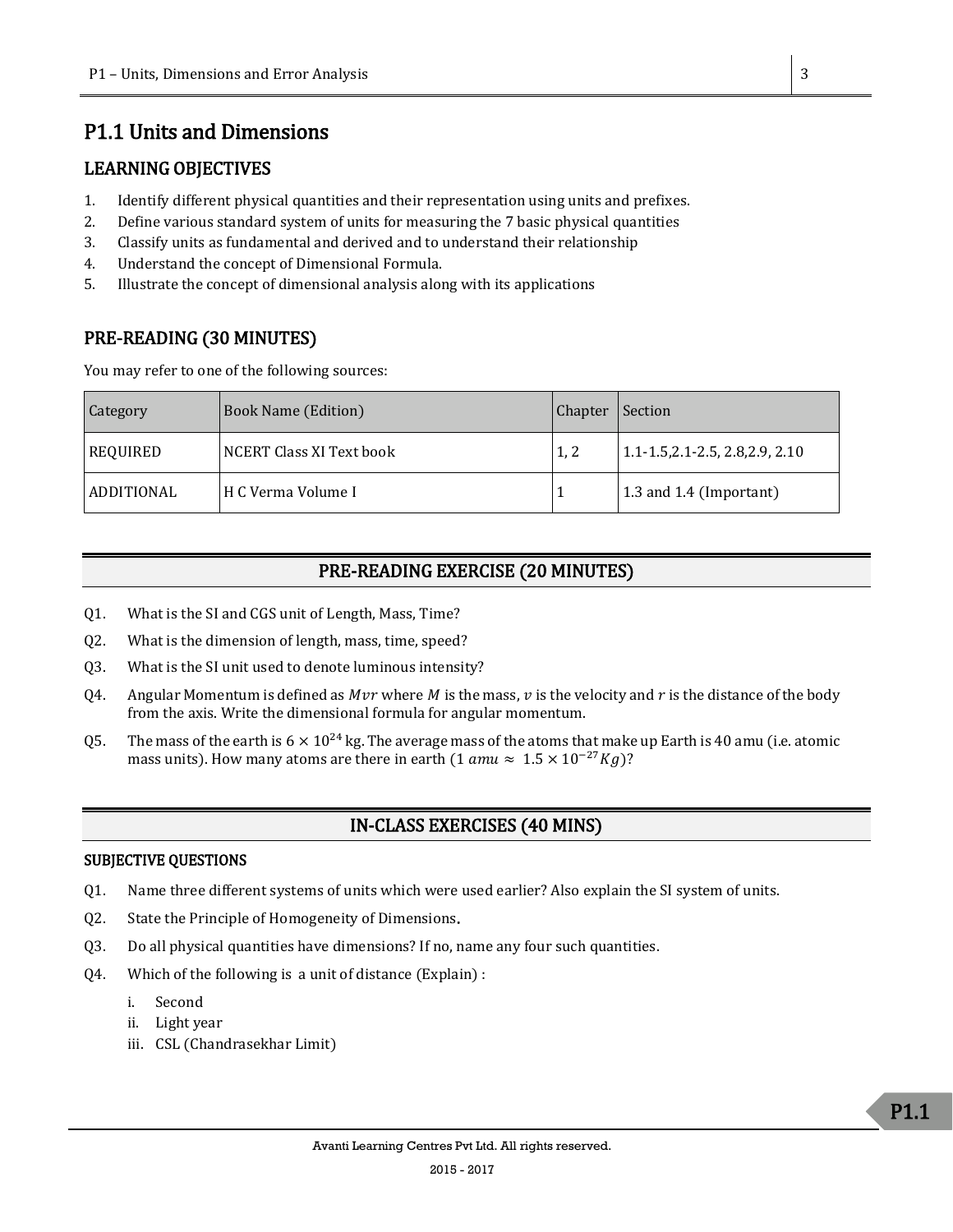#### LEVEL 1

- Q1. Find the dimensional formula of the following quantities
	- A) Charge = Current  $\times$  Time
	- C) Acceleration = Rate of change of velocity  $D$  Momentum = Mass  $\times$  Velocity
	- E) Force = Mass  $\times$  Acceleration
	- G) Stress  $=$   $\frac{Force}{Area}$ Area

Also find the SI units of these quantities.

- Q2. Convert the following units as mentioned
	- A) 2 decimeters = \_\_\_\_\_\_millimeters B) 1 Angstrom = \_\_\_\_\_\_\_kilometers C)  $1 \mu g = \mu g$  D)  $1 \text{ degree} = \mu m$  minutes E)  $100 \text{ degrees} =$  radians F)  $1 \text{ day} =$  seconds G) 2 nanoseconds =  $\text{milliseconds}$  H) 15 fm =  $\text{mm}$
- Q3. (Compulsory PSV) Let us consider the equation  $\frac{1}{2}mv^2 = mgh$ , where m is the mass of the body, v is it's velocity,  $g$  is the acceleration due to gravity and h is the height. Is the equation dimensionally correct?

#### LEVEL 2

- Q4. [PSV] The SI unit of energy is J (Joule) which is also  $kg m^2 s^{-2}$ ; that of speed v is  $ms^{-1}$  and of accelerationa is  $ms^{-2}$ . Which of the formulae for kinetic energy (K) given below can you rule out on the basis of dimensional arguments ( $m$  stands for the mass of the body):
	- A)  $K = m^2 v^3$ B)  $K = \frac{1}{2}$  $\frac{1}{2}mv^2$
	- C)  $K = ma$  D)  $K = \frac{3}{2}$  $\frac{3}{16}mv^2$
	- E)  $K = \frac{1}{2}$  $\frac{1}{2}mv^2 + ma$
- Q5. [PSV] The displacement of a progressive wave is represented by  $y = A \sin(kx \omega t)$ , where x is distance and t is time. Write the dimensional formula of (i) A and (ii)  $k$  (iii)  $\omega$ . (Also write their SI units)
- Q6. (Compulsory PSV) The equation of state for a real gas can be expressed as

 $\left( P+\frac{a}{\cdots}\right)$  $\left(\frac{a}{V^2}\right)(V-b) = cT$  Where P is the pressure  $\left(\frac{Force}{Area}\right)$  $\frac{F^{\text{OPE}}}{Area}$ ), *V* the volume, *T* the absolute temperature and *a*, *b* and *c* are constants. What are the dimensions of  $a$ ,  $b$  and  $c$ ?

Q7. The velocity of a wave in a string is dependent on the Tension in the string  $(T)$  and the mass per unit length of the string  $\mu$ . Find the expression for velocity of the wave in the string as a function of some power of the Tension and the Mass per unit length of the string.

#### LEVEL 3

- Q8. [PSV] If momentum ( $P = mass \times velocity$ ), area (A) and time (T) are taken to be fundamental quantities, then *kinetic energy* =  $\frac{1}{2}$  $\frac{1}{2}mv^2$  has the dimensional formula
	- A)  $(P^1A^{-1}T^1)$ ) B)  $(P$  $^{2}A^{1}T^{1}$
	- C)  $(P^1A^{-1/2}T^1)$ ( $P^1A^{1/2}T^{-1}$ )

P1.1

- Straight line distance Time Taken
- 
- Change in length nange in length<br>Original length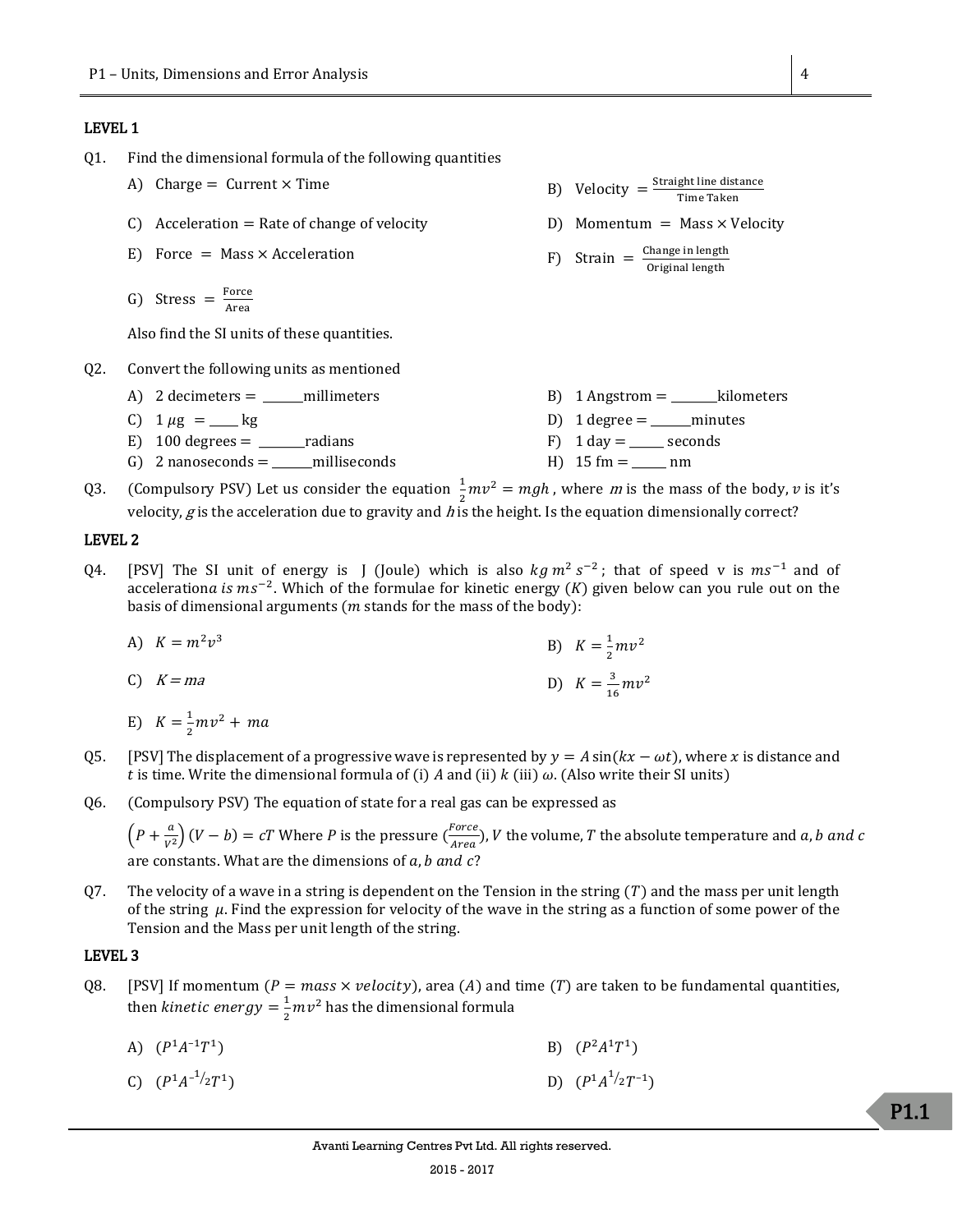Q9. (Compulsory PSV) The angle subtended by an asteroid to the eye of two telescopes is measured to be 3" each from two observatories placed at diametrically opposite ends to the earth (As shown in the given Figure). If the radius of earth is  $1.3 \times 10^7$  m, compute the distance of the asteroid from earth in AU (Calculate to 1 decimal place). (60" = 1' and 60' = 1 degree )(1 AU =  $1.5 \times 10^{11}$  m)



## GROUP DISCUSSION (5 MINS)

Please go over each question in your groups and try to arrive at an answer together. After your discussion fill in the self-assessment below

## SELF ASSESSMENT

| Total Qs. |              | Correctly solved | Attempted | Not Attempted |
|-----------|--------------|------------------|-----------|---------------|
| 6         | Individually |                  |           |               |
|           | After GD     |                  |           |               |

Once your discussion is complete, please look at the solutions to this section at the back of the book and see if you can understand the rationale for each answer. Please make a note of any doubts at the end of this booklet. These doubts will be covered in your tutorial session.

## HOMEWORK

### SUBJECTIVE QUESTIONS

- Q1. Define Parsec unit. Compute 1 parsec into meters. (Given: 1A.U. =  $1.496 \times 10^{11}$ m).
- Q2. Name any two methods which are used to measure long distance.
- Q3. List some practical units of length for large distance.

#### LEVEL 1

- Q1. Fill in the blanks
	- A)  $2 J/mol = \_ \mu J/kmol$
	- B)  $5 \ kg \ m \ s^{-2} = \_ g cm \ s^{-2}$
	- C)  $4 J/kg K =$  \_\_\_\_\_\_  $MJ/g mK$  (MJ = mega-Joule, mK = milli-kelvin)
	- D) 12  $Nm/s =$   $\mu N cm/minute$

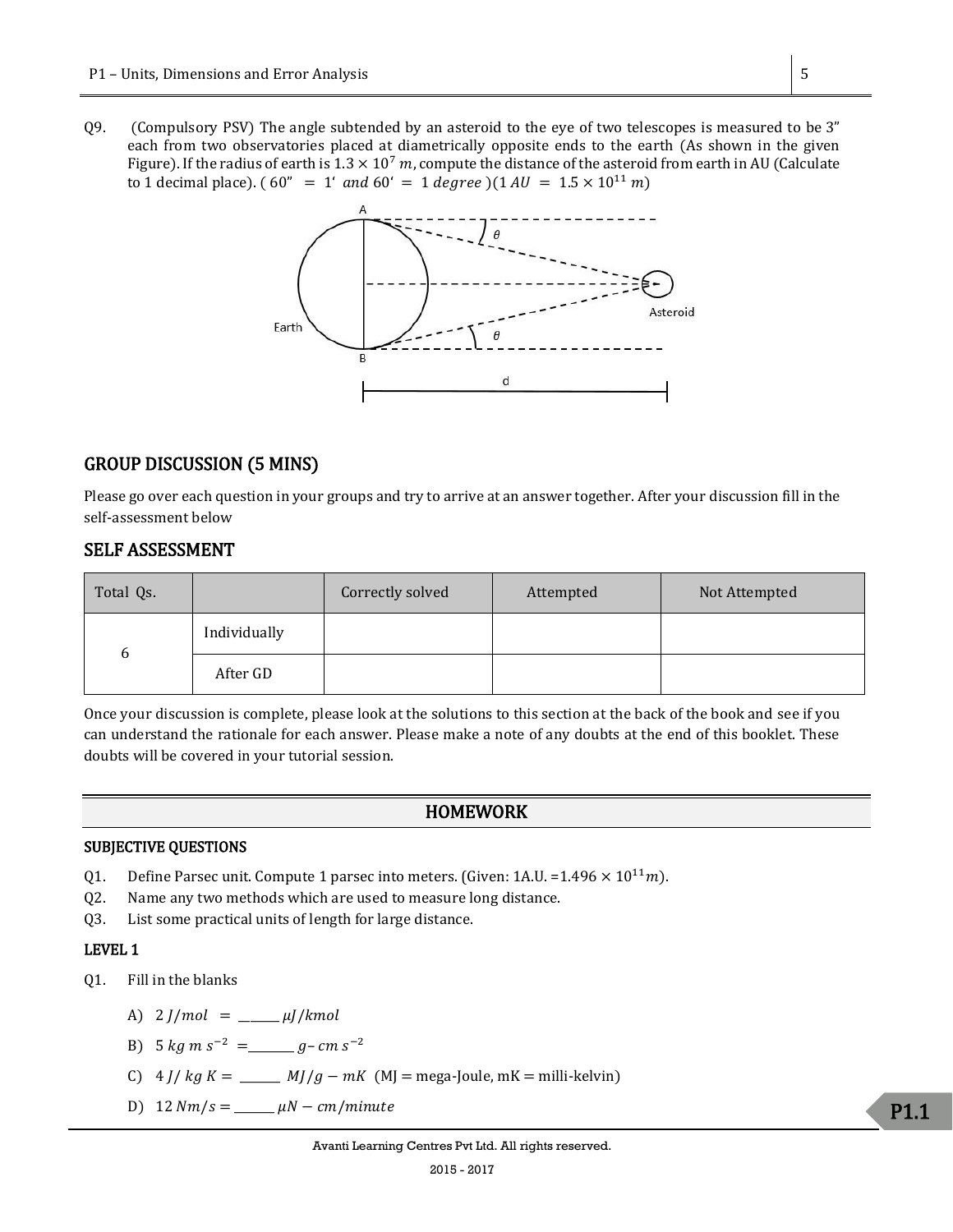- E)  $2 \frac{kg}{mm^3} = \frac{g}{m^3}$
- F) 3<sup>2</sup> = \_\_\_\_\_\_\_<sup>2</sup>
- Q2.  $15 kg/s = \underline{\hspace{2cm}} g / s = \underline{\hspace{2cm}} g / \text{hour} = \underline{\hspace{2cm}} kg / \text{hour}$

Q3. 4 =\_\_\_\_\_\_\_<sup>c</sup><sup>3</sup> = \_\_\_\_\_\_\_<sup>3</sup>

- Q4. If one light-year is approximately equal to  $9.46 \times 10^{15}$ m, then express 25 light years in centimeters (up to 3 decimal places).
- Q5. The mass of a solid cube of edge length 5  $cm$  is 800 g. Determine the density (mass/volume)  $\rho$  of the cube in SI units.
- Q6. A vehicle is moving with a speed of 80 km/h. How many meters will it cover in 1 s? (Give answer to the nearest meter)
- Q7. The micrometer  $(1 \mu m)$  is often called as the micron. (a) How many microns make up 500 km? (b) What is the fraction of a millimeter that equals  $0.001 \mu m$ ?
- Q8. Suppose your hair grows at the rate of 0.17 inches per day. Find the rate at which it grows in nanometers per second.(Find answer to the nearest nanometer)  $(1 \text{ inch} = 2.54 \text{ cm}) (2.54 \times 1.7 \approx 4.32)$
- Q9. The sun's angular diameter as measured from some far off planet is  $8 \times 10^{-6}$  rad. The diameter of the sun is  $1.39 \times 10^9$  m. What is the distance of the planet from the sun?
- Q10. Surface tension is defined as force exerted per unit length by water surface to the surrounding water and to the surface it contacts. This is responsible for circular shape of bubble and formation of drops on glass. Surface tension of water is 72 *dyne/cm*. Convert this quantity in SI units. (1 Dyne =  $1 g$ -*cm/s*<sup>2</sup>)
- Q11. The electric field due to a charge is defined as force  $(F)$  divided by the magnitude of charge  $(q)$ . What is the dimension of electric field?
- Q12. What is the dimension of electric potential (V) due to a charge q, if  $V = E \times r$ . Where E is the electric field and  $r$  has a unit of distance. (For dimension of  $E$ , refer question above).
- Q13. The radius (r) of a circle inscribed in any triangle whose sides are  $a$ ,  $b$  and  $c$  is given by the formulae  $r =$  $\int \frac{(s-a)(s-b)(s-c)}{c}$  $\frac{-\nu_{1}(s-\nu)}{s}$  $\frac{1}{2}$  where *s* is an abbreviation for semi-perimeter,  $s = \frac{a+b+c}{2}$  $\frac{b+c}{2}$  Check this formula for dimensional consistency.
- Q14. Electric Field  $=\frac{Force}{other}$  $\frac{P_{\text{other}}}{charge}$  and *Electric flux = Electric Field*  $\times$  *Area*. Find the dimension of Electric flux.
- Q15. The energy density of the electrostatic field is given by  $u=\frac{1}{2}$  $\frac{1}{2} \epsilon_0 E^2$ , where *E* is the electric field and  $\epsilon_0 =$  $8.85 \times 10^{-12} A^2 s^4 kg^{-1} m^{-3}$ , find the dimension of u.

#### LEVEL 2

- Q16. The displacement of a particle is given by  $s = at + \frac{b}{\sqrt{2}}$  $\frac{v}{t^2}$  where *a and b* are constants, and *t* is the time. What are the dimensions of  $a$  and  $b$ ?
- Q17. The speed (v) of ripples on the surface of water depends upon the surface tension  $\left(\sigma = \frac{Force}{t_{max}}\right)$  $\frac{1}{Length}$ ,  $density(\rho) = \frac{Mass}{4}$  $\frac{m_{diss}}{Volume}$  and wavelength( $\lambda$ ). The speed  $v$  is proportional to which of the following; (the units of surface tension are  $N/m$ ).

A) 
$$
\sqrt{\frac{\sigma}{\rho \lambda}}
$$
 \t\t B)  $\sqrt{\frac{\rho}{\sigma \lambda}}$ 

C) 
$$
\frac{\lambda}{\rho \sigma}
$$
 D)  $\rho \lambda \sigma$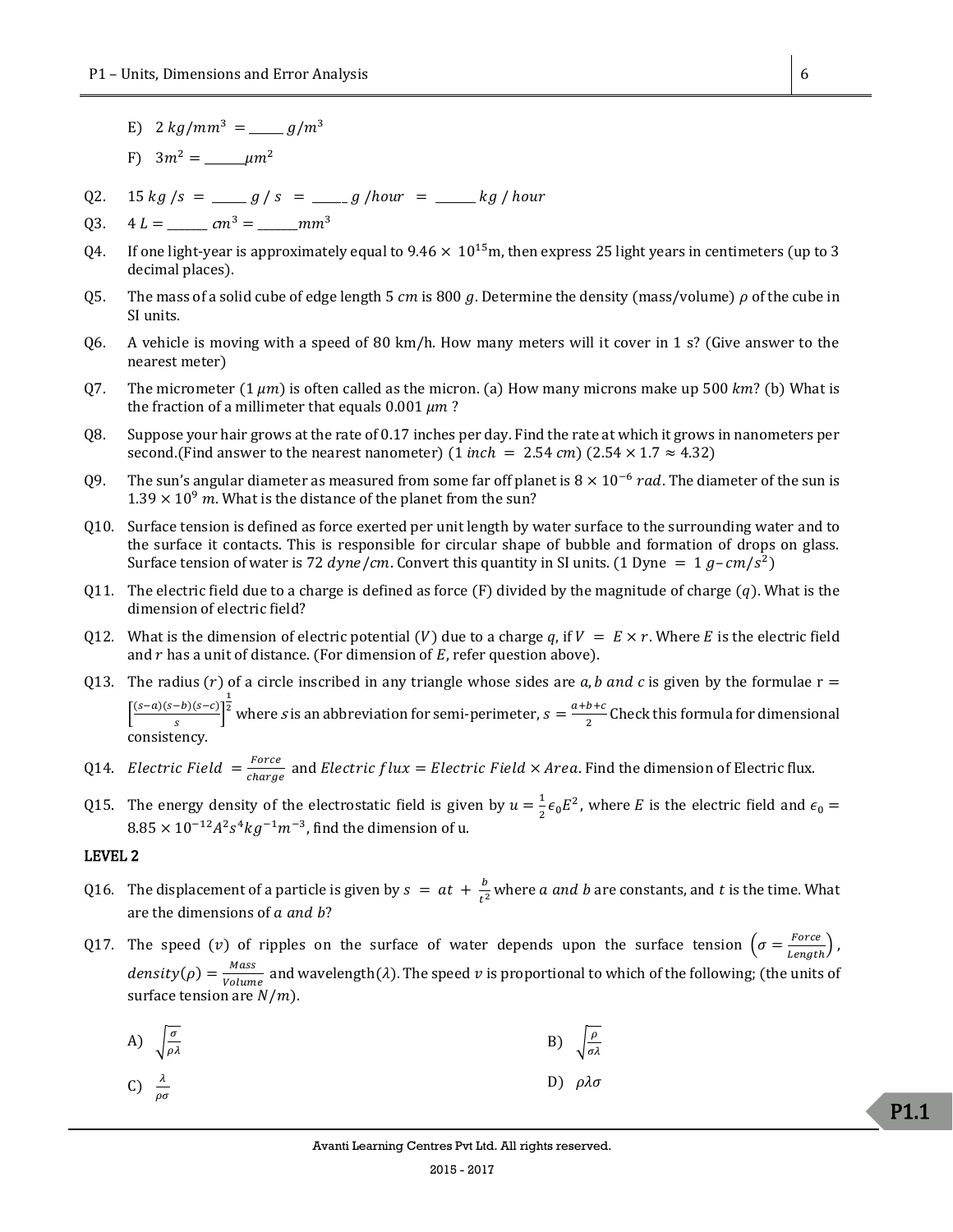Q18. Newton's law of universal gravitation is represented by  $F = \frac{GMm}{c^2}$  $\frac{m m}{r^2}$  Here  $F$  is the Gravitational force,  $M$  and  $m$ are masses, and r is a length. Force has the SI units  $kg - m/s^2$ . What is the SI unit of the proportionality constant  $G$ ?

#### LEVEL 3

- Q19. The velocity of a particle is given by  $v = abt^2 + \frac{a}{b}$  $\frac{u}{t}$  where *a and b* are constants and *t* is the time. What is the dimension of  $b$ ?
- Q20. If the centripetal force is of the form  $m^a v^b r^c$  , find the values of a, b and c.
- Q21. The heat produced in a wire carrying an electric current depends on the current, the resistance and the time. Derive an equation relating the quantities using dimensional analysis. The dimensional formula of resistance is  $ML^2I^{-2}T^{-3}$  and heat is a form of energy.
- Q22. Consider a simple pendulum, having a bob attached to a string that oscillates under the action of the force of gravity. Suppose that the time period of oscillation of the simple pendulum depends on its length  $(\Lambda)$ , mass of the bob  $(m)$  and acceleration due to gravity  $(g)$ . Derive the expression for its time period using method of dimensional analysis.
- 023. When a solid sphere moves through a liquid, the liquid opposes the motion with a force  $F$ . The magnitude of F depends on the coefficient of viscosity  $\eta$  of the liquid, the radius r of the sphere and the speed v of the sphere. Assuming that  $F$  is proportional to different powers of these quantities, derive a formula for  $F$  using the method of dimensions. {Given: Dimension of coefficient of viscosity is  $[M^1L^{-1}T^{-1}].$
- Q24. Einstein discovered an important relation in his theory of relativity. However, when he wrote the relation, he forgot to put the constant c, the speed of light in the equation. What are the possible places the constant could be inserted in the equation?

 $l = l_o(1 - v^2)^{\frac{1}{2}}$ 

In the above equation,  $l$  is the new length,  $l_o$  is the original length and  $v$  is the velocity of the body.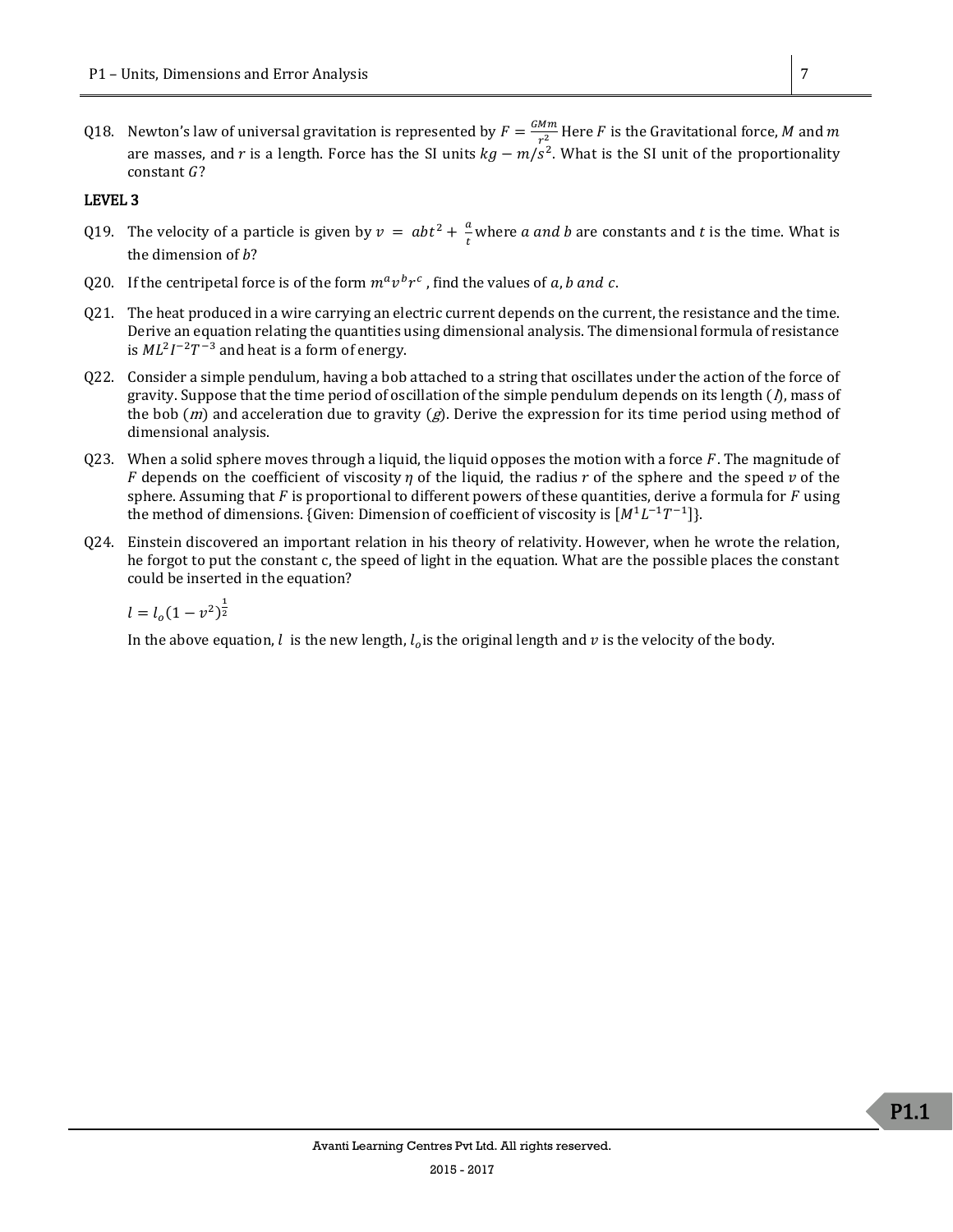# <span id="page-7-0"></span>P1.2 Significant Figures and Errors Analysis

# LEARNING OBJECTIVES

- 1. Identify the significant digits and rounding off and its application in arithmetic operations.
- 2. Identify different types of errors in measurement of physical quantities.
- 3. Understand the concept of errors and the terms associated with it. (accuracy and precision)
- 4. Compute the maximum error resulting from a combination of one or more physical quantities in mathematical operations.

# PRE-READING (30 MINS)

You may refer to one of the following sources:

| Category        | <b>Book Name (Edition)</b>          | <b>Chapter</b> | Section      |
|-----------------|-------------------------------------|----------------|--------------|
| <b>REQUIRED</b> | NCERT Class 11 text book            | 2              | 2.6, 2.7     |
| <b>REQUIRED</b> | HC Verma Part 1 (Class 11) Textbook | 2              | $2.12,-2.14$ |
| OPTIONAL        | Maharashtra HSC Class XI Textbook   |                | 1.8          |

# PRE READING EXERCISES (20 MINS)

- Q1. Round off 126.3 to the nearest integer
- Q2. Round off 12.92 to the nearest integer
- Q3. The scale used to measure the length of a football ground has a misprint on it. What type of error is this?
- Q4. My voltmeter shows an unpredictable fluctuation. What type of error are we encountering in this case?
- Q5. How many significant digits are there in 1.25

| $A)$ 1 | B) 2 |  |
|--------|------|--|
| C) 3   | D) 4 |  |

- Q6. If you try, then it is possible that you can exactly measure the length of a table.  $(T/F)$
- Q7. If the length of a table is  $2 m$  and the measurements came to be 2.05, 2.03, 2.02, 1.98  $m$  then what is the average error in the measurement.
- Q8. If  $\Delta \alpha$  denotes the error in measuring a and  $\Delta b$  denote the error in measuring b then what is  $\Delta y$  if:

```
A) y = a+b B) y = a-b
```
# IN-CLASS EXERCISE (40 MINUTES)

## SUBJECTIVE QUESTIONS

- Q1. Define the main types of errors.
- Q2. Explain how relative error is different from systematic error. Give atleast 3 points to explain your answer.
- Q3. What are the different ways of expressing error? Explain.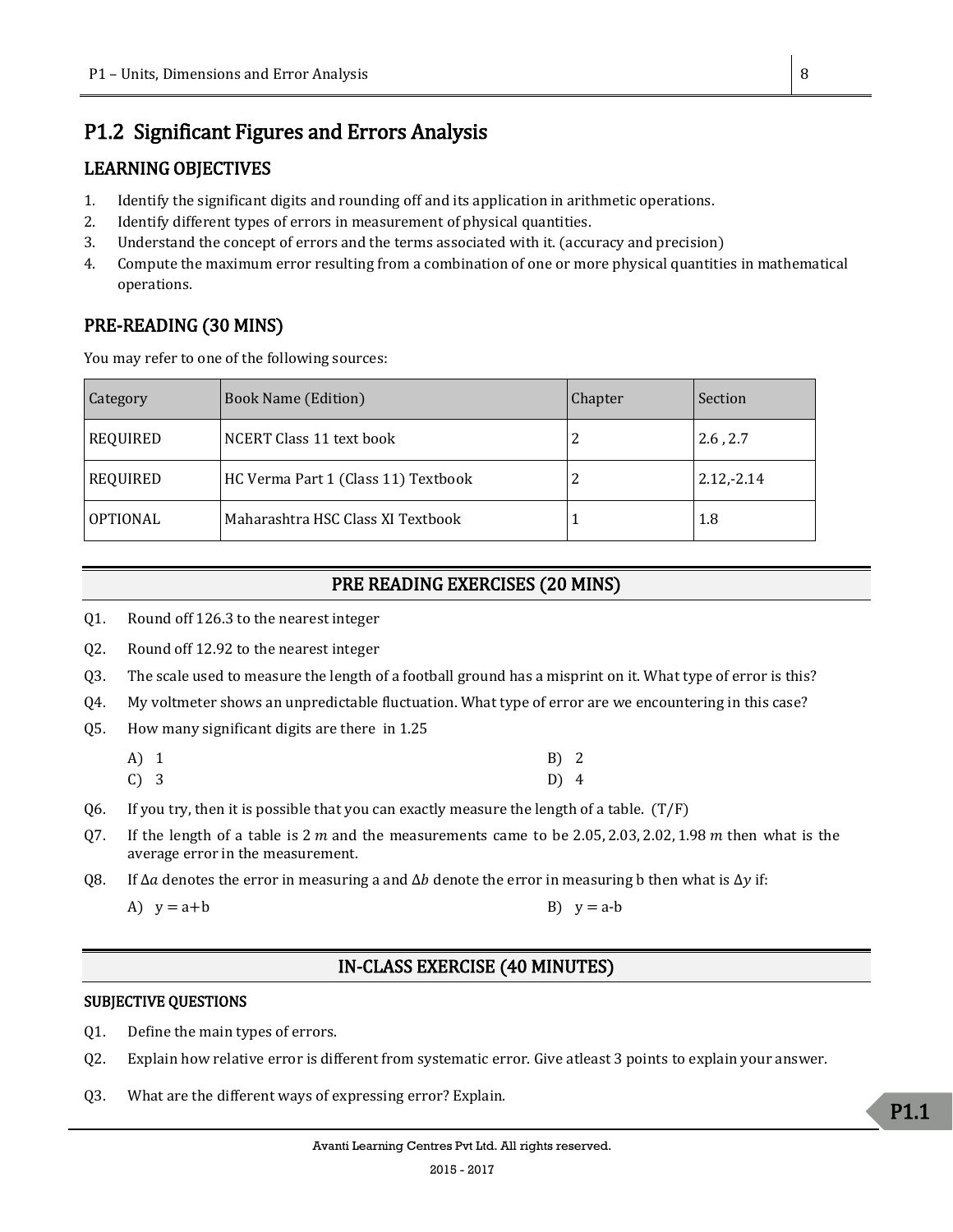Q4. Write the formulae for error in different combination of quantities (addition, subtraction, multiplication, division and exponent).

#### LEVEL 1

- Q1. [PSV] The values of length of a rod in experiment were measured to be 2.48  $m$ , 2.46  $m$ , 2.49  $m$ , 2.50  $m$  and 2.48  $m$ . Find the average length, average absolute error, relative error and percentage error. Express the result with an error limit.
- Q2. Round off the following numbers to 4 significant figures
	- A) 55.324 B) 11.125
	- C) 29.835
- Q3. If the error in measuring a quantity X is 2%, compute the percentage error in
	- A)  $X^2$ 2 B) X  $B) X^5$ C)  $\frac{1}{X}$ D)  $\sqrt{X}$
- Q4. (Compulsory PSV) 5.74 g of a substance occupies 1.2  $cm^3$ . Calculate it's density =  $\frac{Mass}{Volume}$  $\frac{mass}{Volume}$  to the correct number of significant digits (Use calculator to compute the fraction).

#### LEVEL 2

Q5. (Compulsory PSV) Listed below are a few physical quantities that depend on three fundamental quantities A, B and C in different ways. The percent errors in measuring A, B and C are respectively 1 %, 3 % and 4 % respectively. Find the percentage error in the resultant quantities

| Quantity                        | Percent Error in the quantity |
|---------------------------------|-------------------------------|
| $A^3B$<br>W<br>$\overline{C^3}$ |                               |
| $X = \sqrt{ABC}$                |                               |

- Q6. [PSV] If displacement of a body  $s = (200 \pm 5)$  m and time taken by it  $t = (20 \pm 0.2)$  seconds, then find the percentage error in the calculation of average velocity.
- Q7. Indicate the type of systematic error likely to occur in each of the following situations:

|                             | Situation                                                                                                                          | Type of Error |
|-----------------------------|------------------------------------------------------------------------------------------------------------------------------------|---------------|
| A)                          | The markings of the spring balance between $50 - 55$ N have been<br>erased due to corrosion                                        |               |
| B)                          | Out of habit, you always look at the nearest reading to the right<br>instead of looking at the nearest reading to the left.        |               |
| C)                          | While measuring an angle using a protractor the angle's vertex is<br>not made to coincide with the central point of the protractor |               |
| D)<br>due to an eye defect. | Both your eyes do not perceive the same image of the scale reading                                                                 |               |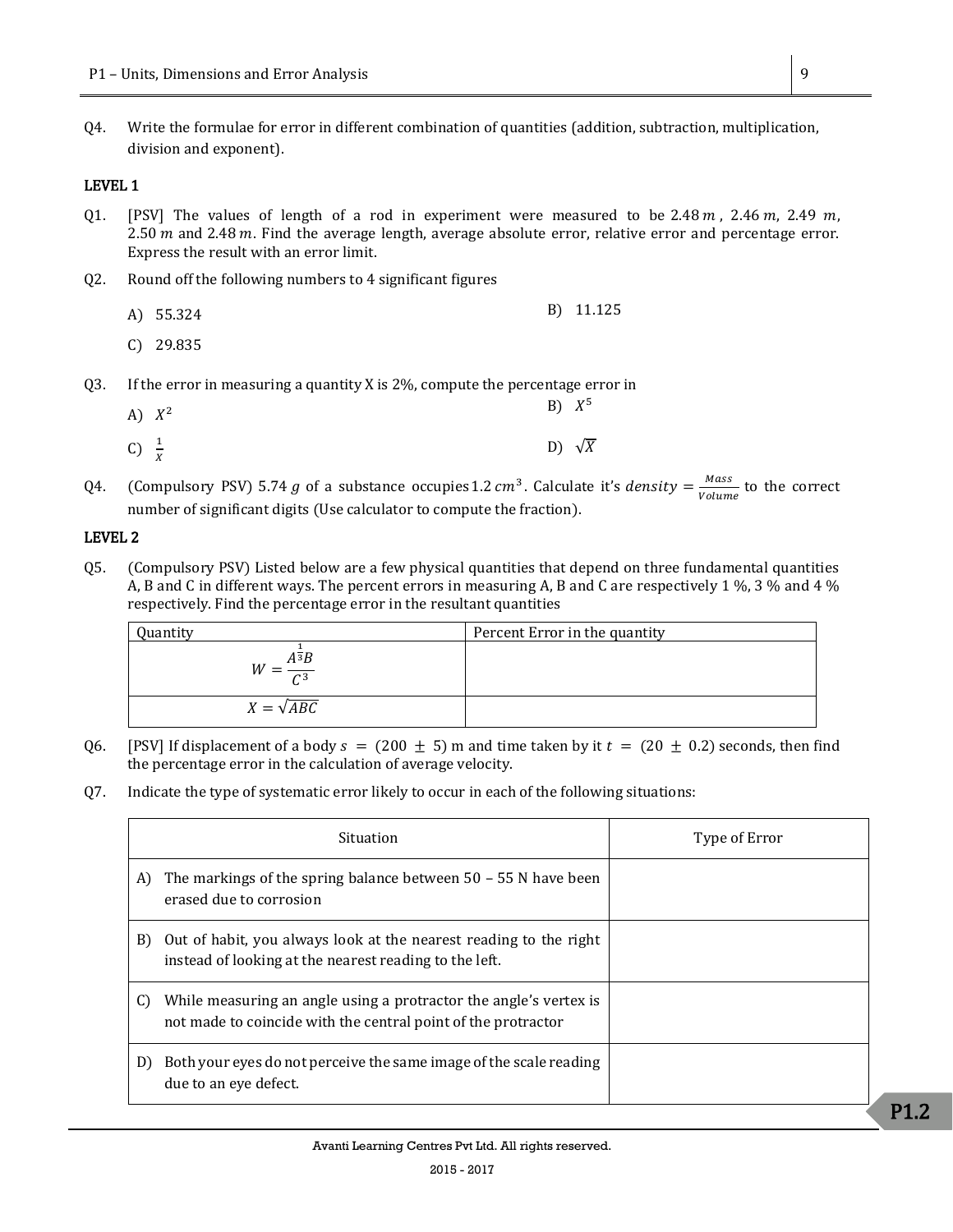| E) | An instrument for measuring the acceleration due to gravity<br>consistently shows $g = 10.1$ m/s <sup>2</sup> |  |
|----|---------------------------------------------------------------------------------------------------------------|--|
|    | You do not stand at the center of a weighing machine when you try<br>to record your weight                    |  |

#### LEVEL 3

Q8. (Compulsory PSV) Distance traveled by a particle is defined as  $s = ut + \frac{1}{3}$  $\frac{1}{2}at^2$  where u is velocity a is acceleration, t is defined as time taken for motion. The value of the quantities comes to be  $u = 5$  m/s,  $t =$ 10 s and  $a = 2 m/s^2$ . In an experiment the error in measuring velocity, time and acceleration was 1 %, 1 % and 2 % respectively. Find the value of s and percentage error in calculation of distance  $(s)$  to correct significant digits.

## GROUP DISCUSSION 2 (5 MINS)

Please go over each question in your groups and try to arrive at an answer together. After your discussion fill in the self-assessment below

## SELF ASSESSMENT

| Total Qs. |              | Correctly solved | Attempted | Not Attempted |
|-----------|--------------|------------------|-----------|---------------|
|           | Individually |                  |           |               |
| C         | After GD     |                  |           |               |

Compulsory PSV are not included in self-assessment

Once your discussion is complete, please look at the solutions to this section at the back of the book and see if you can understand the rationale for each answer. Please make a note of any doubts at the end of this booklet. These doubts will be covered in your tutorial session.

## HOMEWORK PROBLEMS

#### SUBJECTIVE QUESTIONS

- Q1. List and explain 2 different examples of systematic and random errors each.
- Q2. What is the difference between 5.0 and 5.00?
- Q3. Define Absolute, Relative and Percentage Error
- Q4. Derive the expression for relative error of AB if the absolute error and value of A and B is known.

#### LEVEL 1

- Q1. If the mass of a car is denoted as  $(200\pm5)$  kg then:
	- A) What is the absolute error in measuring the car's mass?
	- B) What are the relative and percentage errors in measuring the car's mass?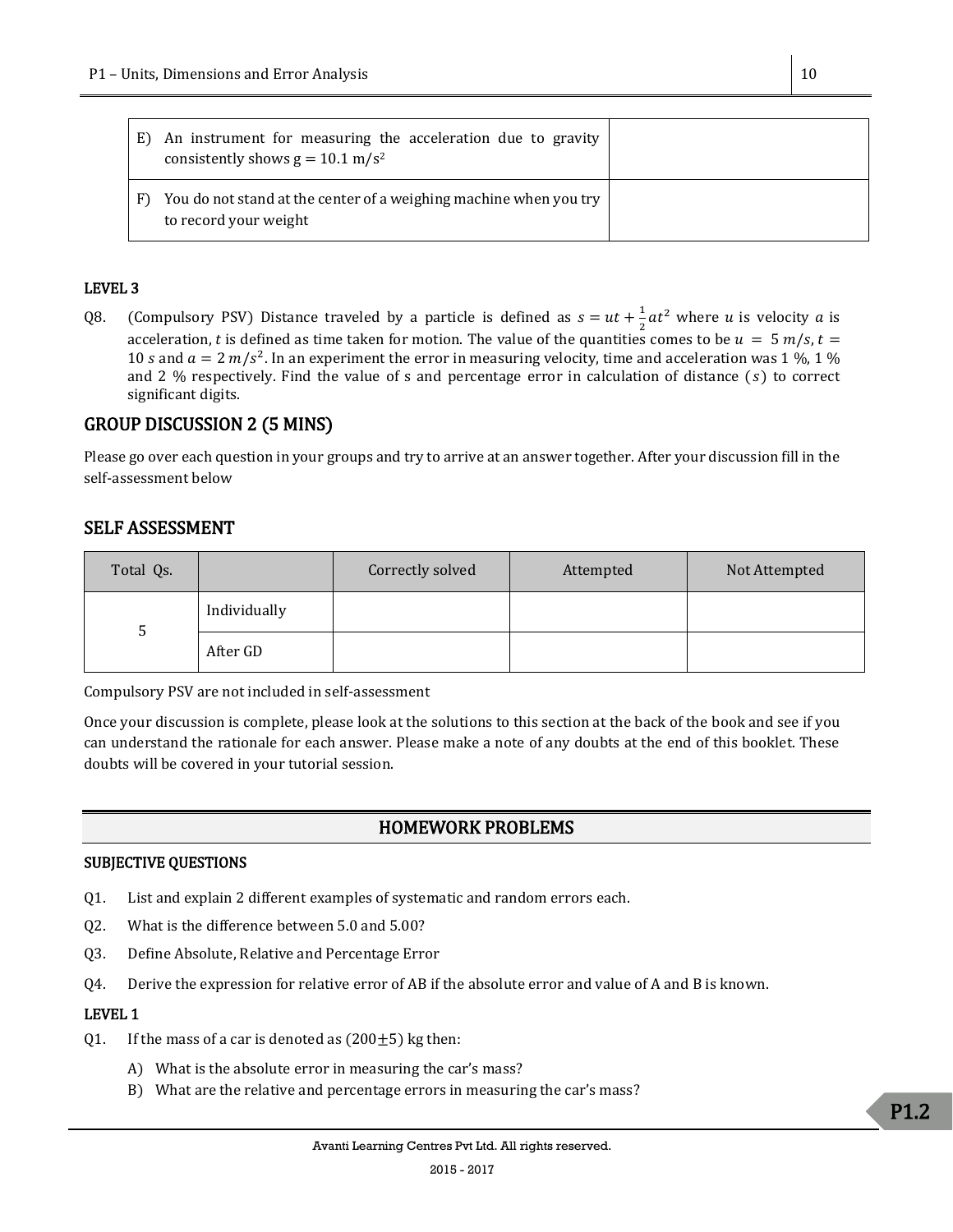- Q2. Find the number of significant digits in i) 0.0029 ii)  $1.9 \times 10^6$  iii) 12.900 iv) 12900
- Q3. The masses of two objects are  $20 \pm 2$  kg and  $10 \pm 4$  kg respectively. Compute, with error, the value of
	- A) The total mass of the two objects
	- B) The difference between the masses of the two objects
- Q4. The error in measuring a quantity A is 5%, quantity B is 2%. Compute the maximum possible error A)  $AB$  B)  $A/B$
- Q5. Identify the more accurate instrument in each of the following cases (Assume that the error is only due to the instrument) :

| Measurement by<br>Actual measurement<br>instrument 1 |                  | Measurement by<br>instrument 2 | Which is more accurate? |
|------------------------------------------------------|------------------|--------------------------------|-------------------------|
| $15 \text{ cm}$                                      | 14.36 cm         | 15.28 cm                       |                         |
| $100 \text{ kg}$                                     | $102 \text{ kg}$ | $101 \text{ kg}$               |                         |
| $18.25$ moles                                        | $18.65$ moles    | $17.99$ moles                  |                         |

Q6. Identify the instrument with greater precision in each of the following cases:

| Instrument 1                                                | Precision | Instrument 2                                                | Precision | Which is more<br>precise? |
|-------------------------------------------------------------|-----------|-------------------------------------------------------------|-----------|---------------------------|
| A 50 cm scale with 100<br>small divisions                   |           | A 100 cm scale with<br>50 small divisions                   |           |                           |
| A weighing machine<br>which can measure<br>upto a milligram |           | A weighing machine<br>which can measure<br>upto a centigram |           |                           |

Q7. For each of the following readings presented in the table given below, compute the absolute error in the reading, the relative error in the reading and the percent error.

| True Value of<br>measurement | Your observation | Absolute error | Relative error | Percent error |
|------------------------------|------------------|----------------|----------------|---------------|
| $15 \text{ cm}$              | 14.6 cm          |                |                |               |
| 20 <sub>1</sub>              | 22 <sub>1</sub>  |                |                |               |
| 3000N                        | 3050 N           |                |                |               |

- A) Is the reading with the maximum absolute error also the one with the maximum relative error?
- B) Will this always be the case?
- Q8. Find the number of significant digits in
	- A)  $0.2620 g/cm^3$  B)  $2.031 N/m^2$
	- C)  $0.0007083 \, m$  D)  $9.56 \times 10^{26} \, kg$
	- E)  $55.40 J$

P1.2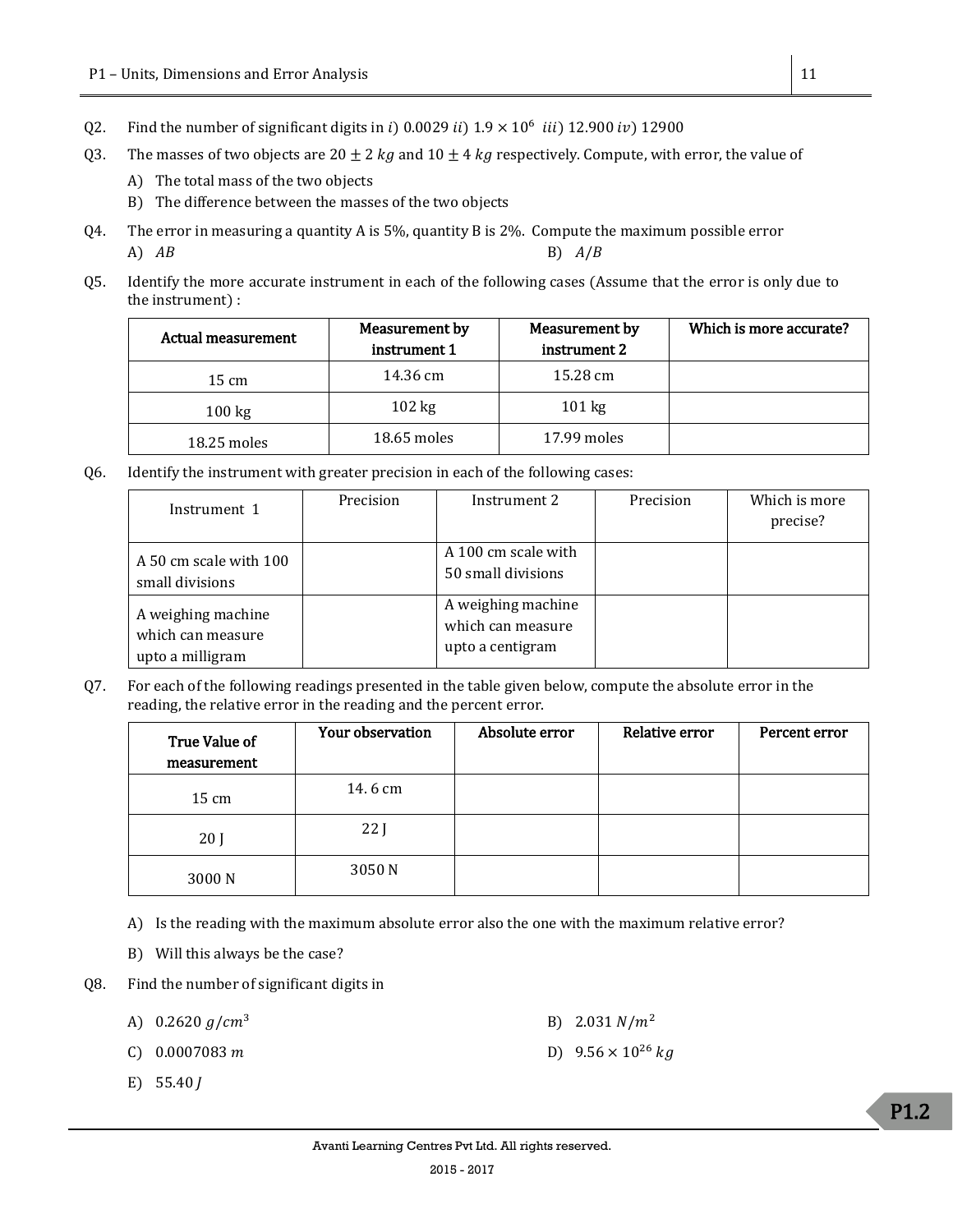| 09. | Round off each of the following numbers to 4 significant figures. |  |           |  |             |  |  |
|-----|-------------------------------------------------------------------|--|-----------|--|-------------|--|--|
|     | A) 14.645                                                         |  | B) 16.324 |  | $C)$ 10.335 |  |  |
|     | Q10. Round off the following numbers to 3 significant figures     |  |           |  |             |  |  |
|     | A) 7.230                                                          |  | B) 9.283  |  | $C)$ 16.24  |  |  |

- Q11. Each side of a cube is 7.203 m in length. Compute the total surface area and the volume of the cube to appropriate significant figures.  $(7.203<sup>3</sup> = 373.714754427)$
- Q12. Which of the following instruments to measure length is the most precise?
	- A) A Vernier caliper with 20 divisions on the sliding scale of length 2 cm
	- B) A screw gauge of pitch 1 mm and 100 divisions on the circular scale
	- C) An optical instrument that can measure length to within a wavelength of light (700 nm)
- Q13. Consider the following measurements of length by 5 different instruments and compute the absolute, relative and percent error for each.

| Actual<br>Measurement | Your observation | Absolute error | Relative error | Percent<br>error |
|-----------------------|------------------|----------------|----------------|------------------|
| $15 \text{ cm}$       | 14.6 cm          |                |                |                  |
| 200 cm                | 215 cm           |                |                |                  |
| 1000 cm               | 990 cm           |                |                |                  |
| 5 <sub>m</sub>        | 4.8 m            |                |                |                  |
| 200 m                 | 201 m            |                |                |                  |

- A) Which is the reading with the least absolute error?
- B) Which is the reading with the least relative error?
- Q14. Consider a standard measuring 15 cm ruler that all of you use.



- A) What is the least count if you use the centimeter side to measure length?
- B) What is the least count if you use the inch side? (1  $inch = 2.54$   $cm$ )
- C) Which side is more precise for length measurements?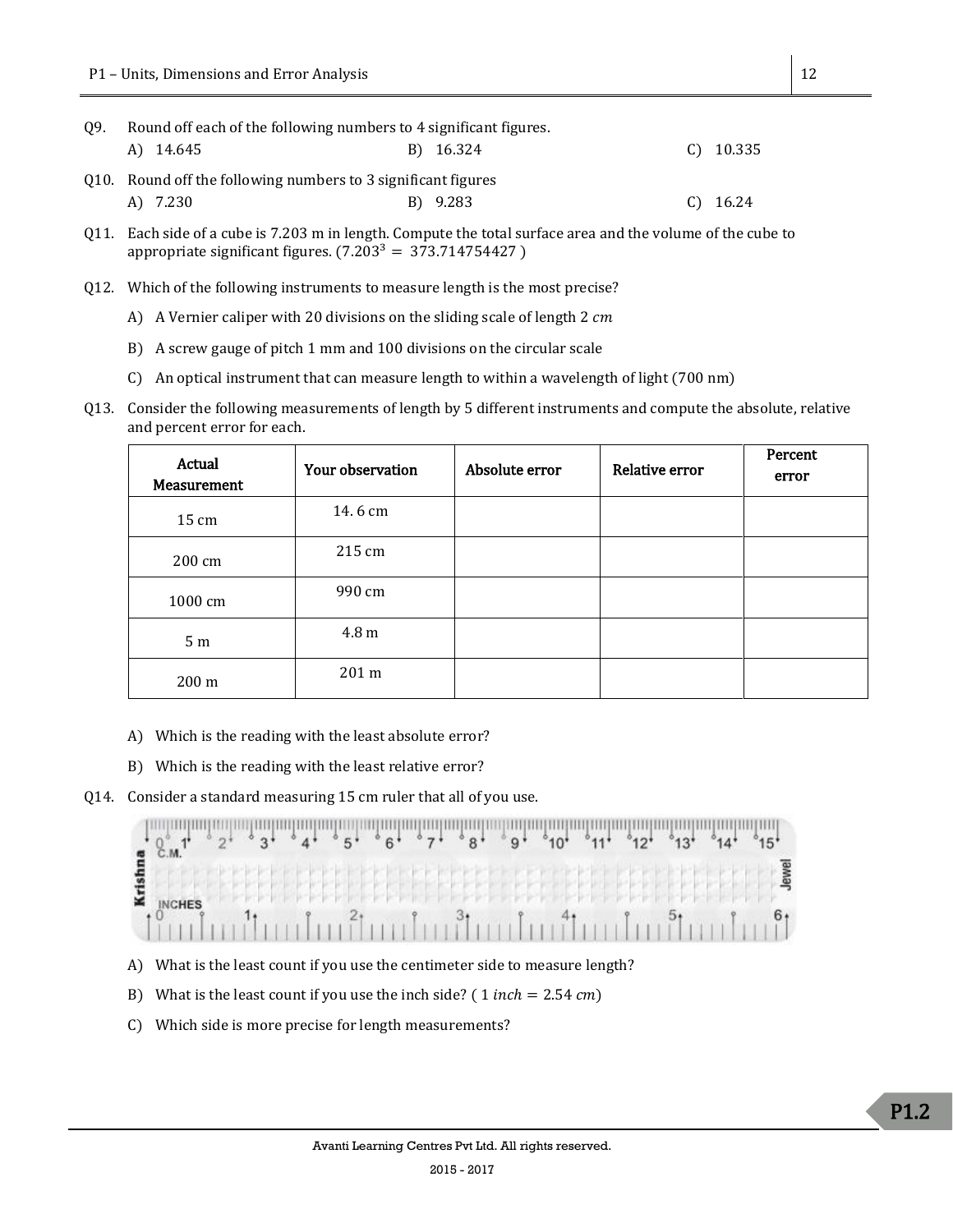Q15. Shown below is some information on the measurement of a 10 cm long rod using 3 different instruments.

| Instrument                                                     | Reading            |
|----------------------------------------------------------------|--------------------|
| 1 meter scale with 1000 small divisions                        | $10.1 \text{ cm}$  |
| Vernier Caliper with least count 0.05 mm                       | $10.15 \text{ cm}$ |
| A laser scale capable of measuring lengths as<br>$low$ as 1 nm | $10.2 \text{ cm}$  |

A) Which is the most precise instrument? B) Which is the most accurate instrument?

Q16. State the number of significant figures in

| A) $77.01 N/m^2$            | B) $0.0007095 m$     | $C)$ 4.34000 <i>I</i> |
|-----------------------------|----------------------|-----------------------|
| D) $0.000708300 m$          | E) 0.390200 $q/cm^3$ | F) $0.04 \, m^3$      |
| G) 0.019 $m^3$              | H) $0.9720 g/cm^3$   | I) $3.034 N/m^2$      |
| J) $6.79 \times 10^{29} kg$ | K) 0.001320          | L) 1.2233500          |

- Q17. The sides of a rectangle are (10.5  $\pm$  0.2) cm and (5.2  $\pm$  0.1) cm. Calculate its perimeter with error limits.
- Q18. The measured values of the resistances of two resistors are  $(8\pm0.3)$  ohm and  $(24\pm0.5)$  ohm. The two resistors are connected in series such that  $R_{total} = R_1 + R_2$ . Find the resistance of the combination. Also find the maximum percentage error.

Q19. If the error in measurement of mass of a body be 3% and in the measurement of velocity be 2%. What will be maximum possible error in calculation of kinetic energy? (Kinetic energy is given as K.  $E = \frac{1}{2}$  $\frac{1}{2}mv^2$ ).

## LEVEL 2

Q20. Two quantities  $X$  and  $Y$  are combined in various ways to result in new quantities.

 $X = (50 \pm 2)$  units

 $Y = (100 \pm 4)$  units

| Quantity  | Mean Value | Error | Value with Error | Relative error |
|-----------|------------|-------|------------------|----------------|
| $X + 2Y$  |            |       |                  |                |
| X/Y       |            |       |                  |                |
| XY        |            |       |                  |                |
| $3X - 2Y$ |            |       |                  |                |
| 2XY       |            |       |                  |                |
| 4X/Y      |            |       |                  |                |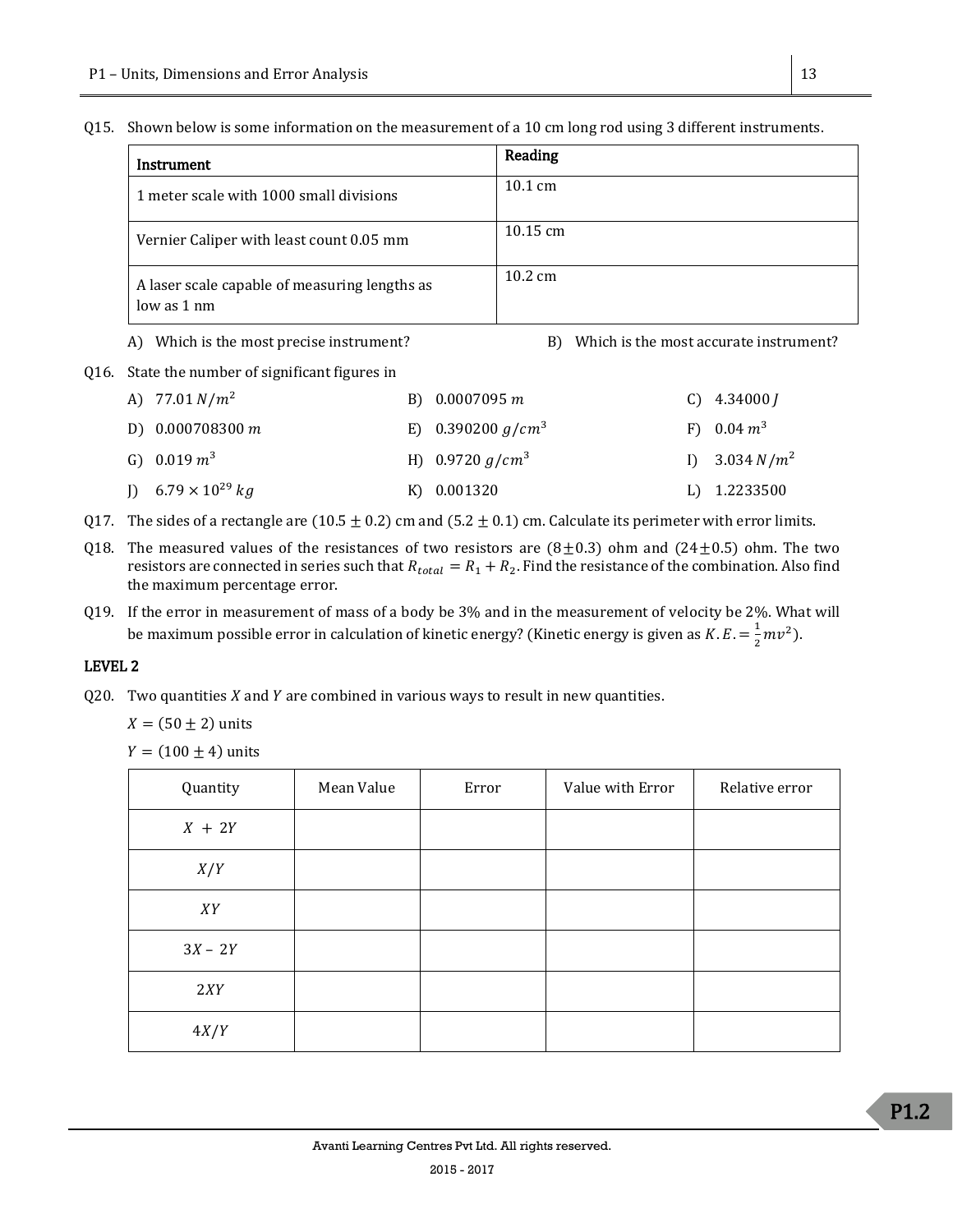- Q21. A physical quantity P is related to four observables a, b, c and d as  $P = \frac{a^3b^2}{\sqrt{a^2}}$  $\frac{d^2b}{\sqrt{c}d}$ . The percentage errors of measurement in  $a$ ,  $b$ ,  $c$  and  $d$  are 1%, 3%, 4% and 2%, respectively. What is the percentage error in the quantity P?
- Q22. The coefficient of viscosity  $(\eta)$  of a liquid by the method of flow through a capillary tube is given by the formula  $\eta = \frac{\pi R^4 P}{g/a}$  $\frac{R}{8lQ}$  where R = radius of the capillary tube, l = length of the tube, P = pressure difference between its ends and  $Q =$  volume of liquid flowing per second. Which measurement needs to be made most accurately and why?
- Q23. The potential difference across a wire is measured with a voltmeter having least count 0.2 *volt* and the current in the wire is measured with an ammeter having least count  $0.1$  *ampere*. The following readings were obtained.

Voltmeter reading  $(V) = 6.4$  volt

Ammeter reading  $(I) = 2.0$  ampere

Find the value of the resistance of the wire with maximum error. Also find the maximum percentage error. Given that resistance  $R = \frac{V}{I}$ I

- Q24. In an experiment for determining the density ( $\rho$ ) of a rectangular block of a metal, the dimensions of the block are measured with calipers having a least count of 0.01 cm and its mass is measured with the beam balance of least count 0.1g. The measured values are: Mass of block $(m) = 40.0g$ ; Length of block $(x) =$ 4.0 cm; Breadth of block (y) = 2.50 cm and Thickness of the block (z) = 0.40 cm. Find the maximum permissible error in the determination of ( $\rho$ ).  $(\rho = \frac{mass}{volume})$
- Q25. Listed below are many physical quantities that depend on three fundamental quantities  $A, B$  and  $C$  in different ways. The percent errors in measuring A, B and C are respectively 1 %, 3 % and 4 % respectively.

| Quantity        | Percent Error in the quantity |
|-----------------|-------------------------------|
| $Q = AB/C$      |                               |
| $R = ABC$       |                               |
| $U = A^2 B^3 C$ |                               |

- Q26. The percentage errors in the measurement of the length of a simple pendulum and its time period are 2% and 3% respectively. What is the maximum error in the value of the acceleration due to gravity? (Time period is given by  $t = 2\pi \int_{0}^{1}$  $\frac{1}{g}$
- Q27. A student measures the value of g with the help of a simple pendulum using the formula  $g = \frac{4\pi^2 L}{\pi^2}$  $\frac{n}{T^2}$ . The errors in the measurement of L and T are  $\Delta L$  and  $\Delta T$  respectively. Then in which of the following cases is the error in the value of g is minimum? (Given  $L = 100$  cm  $T = 100$  s)

| A) $\Delta L = 0.5$ cm, $\Delta T = 0.5$ s | B) $\Delta L = 0.2$ cm, $\Delta T = 0.2$ s                      |
|--------------------------------------------|-----------------------------------------------------------------|
| C) $\Delta L = 0.1$ cm, $\Delta T = 1.0$ s | D) $\Delta L = 0.1 \, \text{cm}$ , $\Delta T = 0.1 \, \text{s}$ |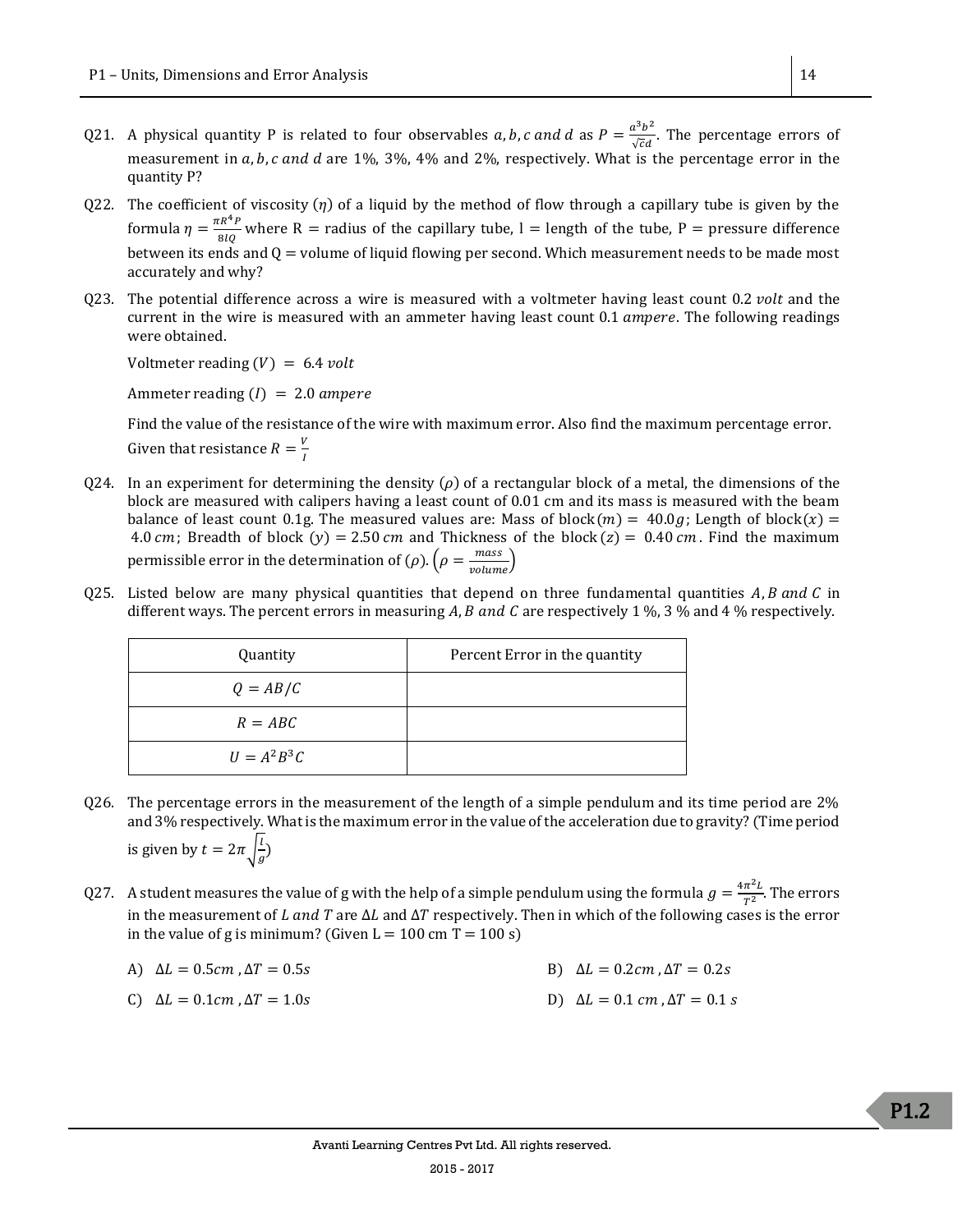# <span id="page-14-0"></span>Additional Practice Problems

Find the dimensional formula of each of the following quantities, given their definitions (Q 1 - Q 5):

- Q1. Angular Momentum (Angular momentum  $= mvr$ )
- Q2. Torque ( $\tau = F \times r$ )
- Q3. Pressure (*Pressure*  $=$   $\frac{F}{4}$  $\frac{r}{A}$
- Q4. Kinetic energy (Defined as  $\frac{1}{2}mv^2$ )
- 05. Potential energy (Defined as  $mgh$  where g is acceleration due to gravity)
- Q6. Verify whether each of the following is a correct statement
	- I. Time Period  $T = \frac{mg}{l^2}$  $\frac{u_g}{L^2}$  (where m is mass, g is acceleration due to gravity, L is the length) is dimensionally correct.
	- II. Displacement  $s = ut + \frac{1}{2}$  $\frac{1}{2}at^2$  (where u = initial speed or velocity, t = time, and a = acceleration) is dimensionally accurate
	- III.  $v^2 = u^2 + 2as$  (where  $u =$  initial speed or velocity,  $v =$  final speed or velocity, a = acceleration, s = displacement) is dimensionally incorrect
	- IV.  $v = u + at$  (where v = final speed or velocity, u = initial speed or velocity, a = acceleration, t = time) is dimensionally correct
	- A) FTFT B) FTTT C) TTTT D) TTFT
- Q7. In the expression  $X = 3YZ^2$ , X and Z have dimensions of capacitance  $[M^{-1}L^{-2}T^2Q^2]$  and magnetic induction  $[MT^{-1}Q^{-1}]$  respectively. What is the dimension of Y in MKSQ system?
	- A)  $[M^{-3}L^{-1}T^3Q^4]$ ] B)  $[M^{-3}L^{-2}T^4Q^4]$ C)  $[M^{-2}L^{-2}T^4Q^4]$  $\Box$  D)  $[M^{-3}L^{-3}T^4Q]$

Q8. A cube has a side of length  $1.2 \times 10^{-2}$ m. Calculate its volume

- A)  $2 \times 10^{-6} m^3$  B)  $1.73 \times 10^{-6} m^3$
- C)  $1.7 \times 10^{-6} m^3$  D)  $1.728 \times 10^{-6} m^3$
- Q9. A cylindrical wire has mass  $(0.300 \pm 0.003)$  g, radius  $(0.500 \pm 0.005)$  mm and length  $(6 \pm 0.06)$  cm. The maximum percentage error in the measurement of its density is

| A) 1%    | $B) 2\%$ |
|----------|----------|
| $C) 3\%$ | $D) 4\%$ |

- $*Q10$ . A student uses a simple pendulum of exactly 1m length to determine g, the acceleration due to gravity. He uses a stop watch with the least count of 1 s for this and records 40 s for 20 oscillations, for this observation which of the following statement(s) is/are true
	- A) Error  $\Delta T$  is measuring T, the time period, is 0.05s
	- B) Error  $\Delta T$  is measuring T, the time period, is 1s
	- C) Percentage error in the determination of  $g$  is 5%
	- D) Percentage error in the determination of  $q$  is 2.5%
- Q11. A gas bubble, from an explosion under water oscillates with a period T proportion to  $p^a d^b E^c$ , where p is the static pressure, d is the density of water and E is the total energy of the explosion. What would the expression for time period be proportional to?
	- A)  $\sqrt[2]{d} \sqrt[3]{E} p^{\frac{5}{6}}$  $B) \sqrt[3]{d} \sqrt[3]{E} p^{-\frac{5}{6}}$ C)  $\sqrt[2]{E} \sqrt[3]{d} p^{-\frac{5}{6}}$  $\frac{5}{6}$  D)  $\sqrt[3]{E} \sqrt[3]{d} p^{-\frac{5}{6}}$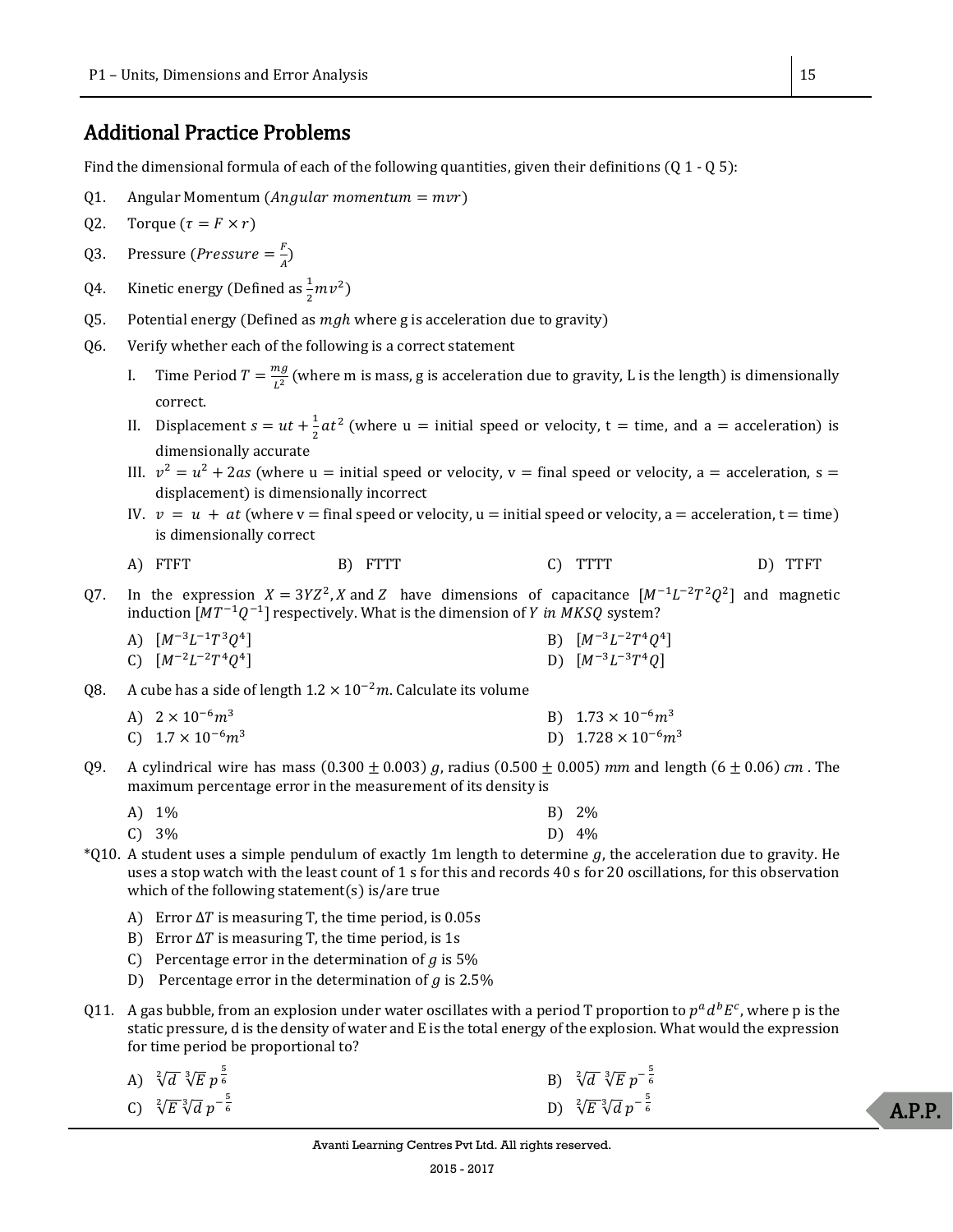Q12. Find the dimensional formulae of the following quantities :

| A) The universal constant of gravitation G,<br>B) The surface tension S. | $P$ $MT^{-2}$<br>(0) $M^{-1}L^3T^{-2}$ |
|--------------------------------------------------------------------------|----------------------------------------|
| $\mid$ C) The thermal conductivity k                                     | R) $ML^{-1}T^1$                        |
| D) The coefficient of viscosity $\eta$                                   | S) $MLT^{-3}K^{-1}$                    |
|                                                                          | T) $MLT^{-5}K^{-2}$                    |

Some equations involving these quantities are

$$
F = \frac{Gm_1m_2}{r^2}, \quad S = \frac{F}{l}
$$
  

$$
Q = k \frac{A(T_2 - T_1)t}{d} \quad and \quad F = -\eta A \frac{v_2 - v_1}{d_2 - d_1}
$$

Where the symbols have their usual meanings.

Q13. Find the SI-unit of

| A) The charge Q,          |          | $  P) M L^2 I^{-1} T^{-3}$ |
|---------------------------|----------|----------------------------|
| B) The potential V,       | $Q$ ) IT |                            |
| C) The capacitance C, and |          | R) $ML^2I^{-1}T^{-3}$      |
| D) The resistance (R)     |          | S) $M^{-1}L^{-2}I^2T^4$    |

Given that Potential = 
$$
\frac{Force \times distance}{charge}
$$

Charge =  $Current \times Time$ 

 $Change = Capacitance \times Potential$ 

 $Potential = Current \times Resistance$ 

Q14. The SI and CGS units of energy are joule and erg respectively. How many ergs are equal to one joule?

- A)  $10^3$  B)  $10^{-3}$
- C)  $10^7$  D)  $10^{-7}$

Q15. Young's modulus of steel is  $19 \times 10^{10} N/m^2$ . Express it in  $dyne/cm^2$ . Here dyne is the CGS units of force

A)  $19 \times 10^{10}$  B)  $19 \times 10^{17}$ C)  $19 \times 10^{11}$  D)  $19 \times 10^3$ 

Q16. If velocity, time and force were chosen as basic quantities then find the dimension of mass

| A) $FTV^{-2}$   | B) FTV        |
|-----------------|---------------|
| C) $FT^2V^{-2}$ | D) $FTV^{-1}$ |

Q17. The distance covered by a particle in time t is given by  $x = a + bt + ct^2 + dt^3$ ; find the dimensions of a, b, c and d.

| $\begin{array}{ccc} \text{A)} & a \\ \text{B)} & b \\ \text{C)} & c \\ \text{D)} & d \end{array}$ | P) L                                         |
|---------------------------------------------------------------------------------------------------|----------------------------------------------|
|                                                                                                   |                                              |
|                                                                                                   |                                              |
|                                                                                                   | Q) $LT^{-3}$<br>R) $LT^{-2}$<br>S) $LT^{-1}$ |
|                                                                                                   |                                              |

Q18. When a solid sphere moves through a liquid, the liquid opposes the motion with a force F. the magnitude of F depends on the coefficient of velocity  $\eta$  of the liquid, the radius r of the sphere and speed v of the sphere.

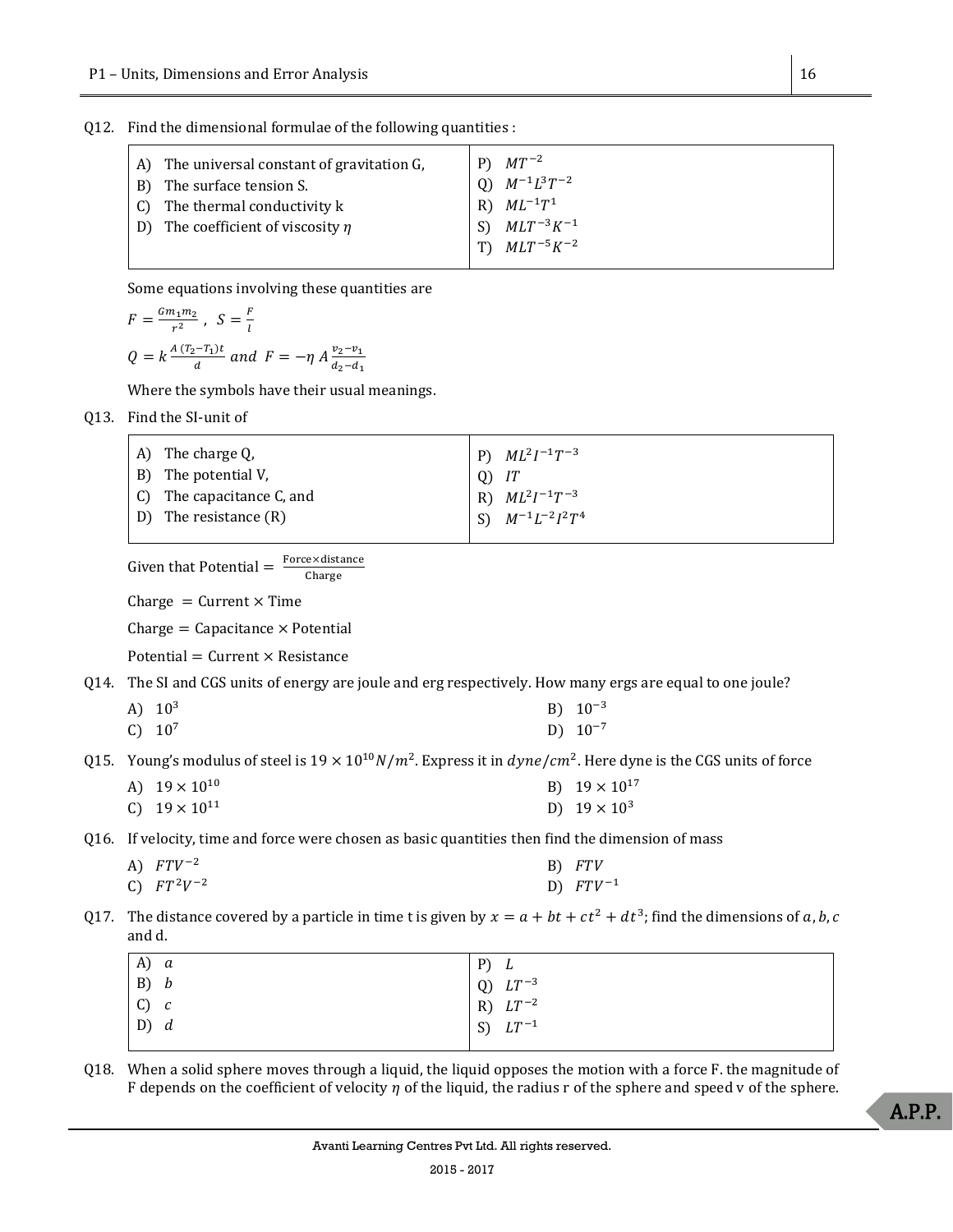Assuming that F is proportional to different powers of these quantities, guess a formula for F using the method of dimensions

A) 
$$
F = k\eta r^2 v
$$
  
\nB)  $F = k\eta r v^2$   
\nC)  $F = k\eta^2 rv$   
\nD)  $F = k\eta rv$ 

- Q19. The time period of a block attached to a spring, undergoing simple harmonic motion is dependent on the mass of the block (m) and the spring constant (k). Assuming that the time period of the block is proportional to some power of mass (m) and the spring constant (k), find the expression for the time period of the block using dimensional analysis. It is given that the dimension of the spring constant is  $[M^1L^0T^2]$ .
	- A)  $T = \frac{m}{l}$  $\boldsymbol{k}$ B)  $T = \frac{\sqrt{m}}{h}$  $\boldsymbol{k}$ C)  $T = constant \left| \frac{m}{k} \right|$  $\boldsymbol{k}$ D)  $T = constant \left| \frac{k}{m} \right|$ m
- Q20. If velocity (V), force (F) and energy (E) are taken as fundamental units, then dimensional formula for mass will  $he$ 
	- A)  $V^{-2}F^0E$ <sup>1</sup> B)  ${}^{0}F^{1}E^{2}$ C)  $V^1F^{-2}E$  $\Box$  D) V  $^{-2}F^0E^1$
- Q21. Time period T of a simple pendulum may depend on m, the mass of the bob, l, the length of the string and  $g_i$ the acceleration due to gravity, i.e.  $T = m^a l^b g^c$  . What are the values of a, b and c?
	- A)  $a = 0, b = \frac{1}{2}$  $\frac{1}{2}$  and  $c = -\frac{1}{2}$ 2 B)  $a = 0, b = \frac{1}{2}$  $rac{1}{2}$  and  $c = \frac{1}{2}$ 2 C)  $a = \frac{1}{2}$  $\frac{1}{2}$ ,  $b = \frac{1}{2}$  $\frac{1}{2}$  and  $c = -\frac{1}{2}$ 2 D)  $a = 0, b = -\frac{1}{2}$  $\frac{1}{2}$  and  $c = -\frac{1}{2}$ 2
- Q22. For each of the following, cases provided in the table below.
	- A) The reading with the maximum absolute error is also the one with the maximum relative error.  $(T/F)$
	- B) This will always be the case.  $(T/F)$

| True Value of measurement | Your observation |
|---------------------------|------------------|
| $30 \text{ m/s}^2$        | 29.4 $m/s^2$     |
| 800 amp                   | $900$ amp        |
| 500 $\mu$ C               | 540 $\mu$ C      |

Q23. If the time period of oscillation t of a drop of liquid of density d, radius r, vibrating under surface tension s is given by the formula  $t = \sqrt{d^a r^b s^c}$ and a=1, c=-1 then what is the value of b?

| A) 1 | B) 3/2 |
|------|--------|
|      |        |

- C) 3 D) 2
- Q24. An astronomical unit (AU) is the average distance between the earth and the sun, approximately measured to be 1.5  $\times$  10<sup>8</sup> km. If the speed of light is a constant 3.0  $\times$  10<sup>8</sup> m/s calculate the speed of light in terms of astronomical units per minute.
	- A.P.P. A) 0.002 B) 0.12 C) 0.2 D) 1.2

Avanti Learning Centres Pvt Ltd. All rights reserved.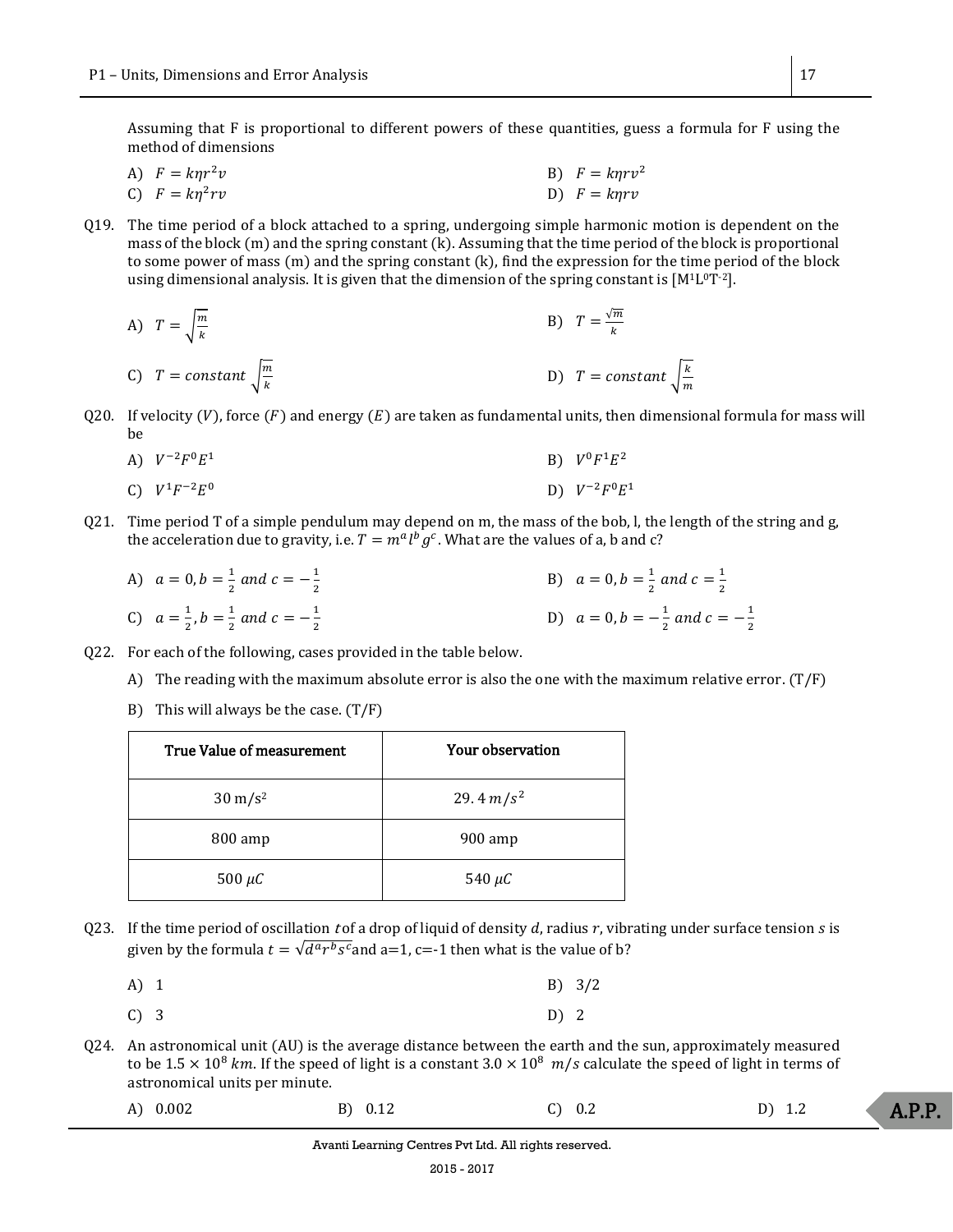Q25. If the error in the measurement of the volume of a sphere is 6% then the error in the measurement of its surface area is

| A) $2\%$ | $B) 3\%$ |
|----------|----------|
| $C) 4\%$ | D) $6\%$ |

Q26. If the centripetal force is of the form  $m^a v^b r^c$  then find the values of a, b, and c

A) 
$$
a = 1, b = 0, c = -2
$$
  
B)  $a = 1, b = 2, c = -1$ 

C)  $a = 1, b = 0, c = -1$ <br>D)  $a = 1, b = -2, c = -2$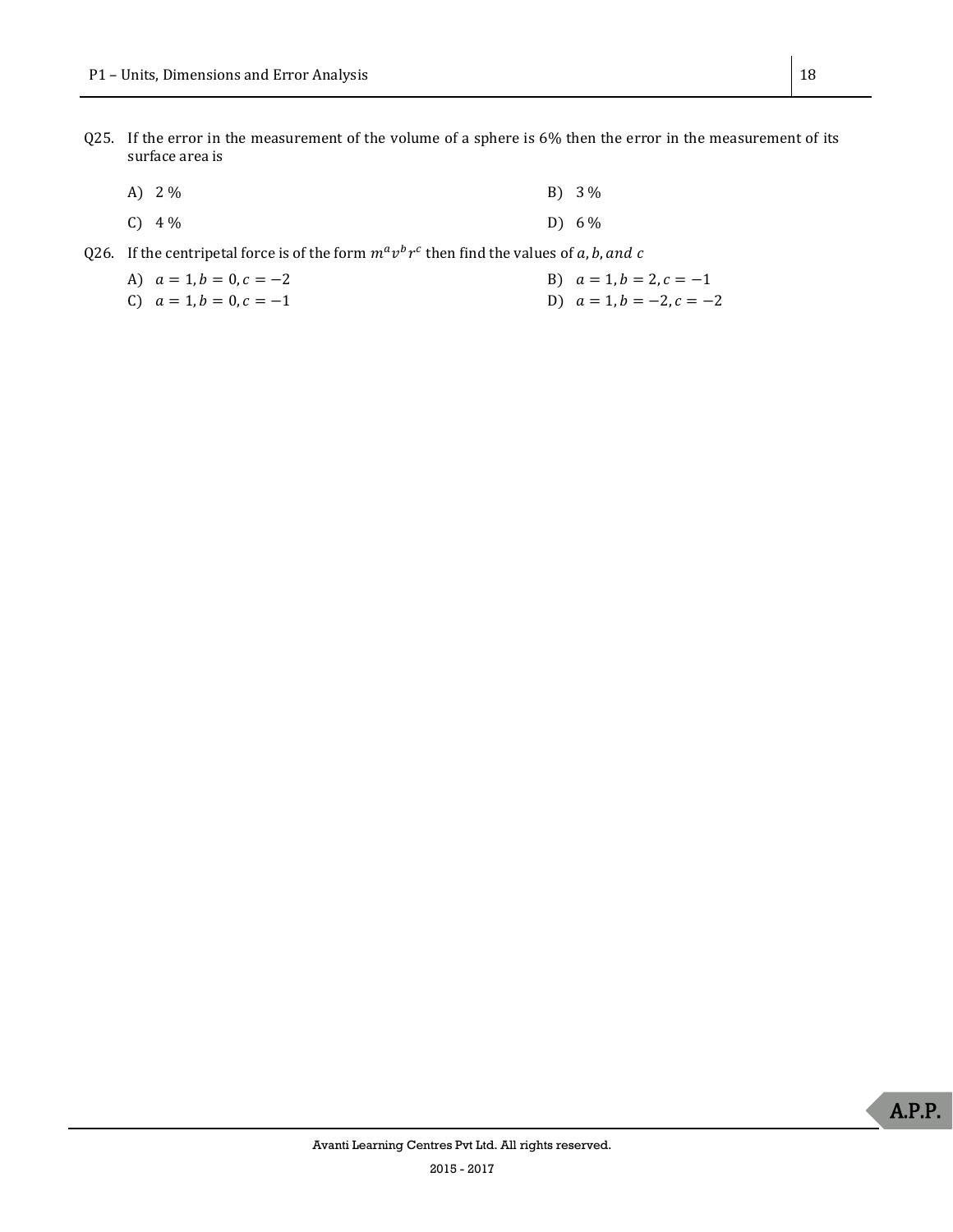# Answer Key

#### <span id="page-18-0"></span>PRE-TEST

- Q1.  $5 \times 10^{-6}$ Q2. A)  $\frac{5}{4} = 1.25$ B)  $\frac{4}{5} = 0.8$ C)  $\frac{10}{3} = 3.33$
- Q3. 10

# Q4. A) 50 % increase B) 25 % decrease

- 05.  $7.5 \times 10^{-9}$
- Q6.  $6 \times 10^4$  times
- Q7.  $x = 5, y = 10$ 13
- Q8.  $A_{2}$

## P1.1 UNITS AND DIMENSIONS

#### PRE-READING EXERCISE

- Q1. SI: meter, kilogram, second, CGS: centimeter, gram, second
- Q2. *Length* = [L],  $Mass = [M]$ ,  $Speed = [M^0L^1T^{-1}]$
- Q3. Candela
- Q4.  $M^1L^2T^{-1}$
- $Q5.$  10<sup>50</sup> atoms

#### IN-CLASS EXERCISE

- Q1. A) *Charge* =  $M^0L^0T^1A^1$ ,  $A s$  (Also called Coulomb)
	- B) Velocity =  $M^0L^1T^{-1}$ ,  $m/s$
	- C) Acceleration =  $M^0L^1T^{-2}$ ,  $m/s^2$
	- D) Momentum =  $M^1L^1T^{-1}$ ,  $Kg m/s$
	- E) Force =  $ML^1T^{-2}$ ,  $Kg m/s^2$  (Also called Newton)
	- F)  $Strain = M^0L^0T^0$ , Unitless
	- G) Stress =  $M^1L^{-1}T^{-2}$ ,  $Kg/m/s^2$  (Also called Pascal)

#### Q2.

- Q3. Yes
- Q4. A, C, E
- Q5. i)  $\omega$  is  $[M^0L^0T^{-1}]$  SI Unit  $m^{-1}$
- ii)  $k$  is  $[M^0L^{-1}T^0]$  SI Unit  $s^{-1}$
- Q6. i)  $a = [M^1 L^5 T^{-2}]$

ii) 
$$
b = [M^0 L^3 T^0]
$$
  
iii)  $c = [M^1 L^2 T^{-2} K^{-1}]$ 

iii) 
$$
c = [M^1 L^2 T^{-2} K]
$$

Q7. D

$$
Q8. \quad v = k \sqrt{\frac{T}{u}}
$$

 $\sqrt{\mu}$ Q9. 2.2 AU

# HOMEOWRK

## LEVEL 1

Q1. A)  $2 J/mol = 2 \times 10^9 \,\mu J/kmol$ B)  $5 \ kg \ m \ s^{-2} = 5 \times 10^5 \ g \ cm \ s^{-2}$ 

C)  $4\frac{J}{15}$  $\frac{J}{k g K}$  = 4 × 10<sup>-12</sup>  $\frac{M J}{g-mK}$  (MJ = mega-Joule,  $mK =$  milli-kelvin)  $(4J = 4 \times 10^{-6} MJ$  and  $1 kg^{-1} K^{-1}$  $= 10^{-6} g^{-1} m K^{-1}$ D)  $12 \frac{Nm}{s} = 7.20 \times 10^{10} \frac{\mu N - cm}{minute}$  $minute$  $(1 N = 10<sup>6</sup> N, 1 m z =$  $10<sup>2</sup>$  cm and 1 per second = 60 per minute) E)  $2 \text{ kg/mm}^3 = 2 \times 10^{12} \text{ g/m}^3$ 

F) 
$$
3 m^2 = 3 \times 10^{12} \mu m^2
$$

- Q2. 15000  $g/s$ , 5.4  $\times$  10<sup>7</sup> g/hour, 54000 kg/hour
- Q3.  $4000 \, \text{cm}^3, 4 \times 10^6 \text{mm}^3$
- Q4.  $2.365 \times 10^{19}$  cm
- Q5. 6400  $kg/m^3$
- Q6. 22  *is covered*
- Q7. (a)  $5 \times 10^{11} \mu m$  (b)  $\frac{1}{10^6}$
- Q8.  $50 \frac{nm}{s}$
- 09.  $1.7375 \times 10^{15}$  m
- Q10.  $72 \times \frac{10^{-3} kg}{a^2}$
- $s^2$ Q11.  $[M^1L^1I^{-1}T^{-3}]$
- Q12.  $[M^1L^2I^{-1}T^{-3}]$
- Q13. It is dimensionally Consistent
- Q14.  $[M^1L^3I^{-1}T^{-3}]$
- Q15.  $[M^1L^{-1}I^0T^{-2}]$

#### LEVEL 2

Q16.  $[a] = [M^0 L^1 T^2], [b] = [M^0 L^1 T^2]$ Q17. A Q18.  $\frac{m^3}{kg \cdot sec^2}$ Q19.  $[M^0L^0T^{-3}]$ Q20.  $a = 1, b = 2$  and  $c = -1$ Q21.  $h = constant \times I^2 Rt$ Q22.  $T = C \times$ l  $\overline{g}$ Q23.  $F = Constant \times \eta r v$ Q24.  $c^2$  as divisor of  $v^2$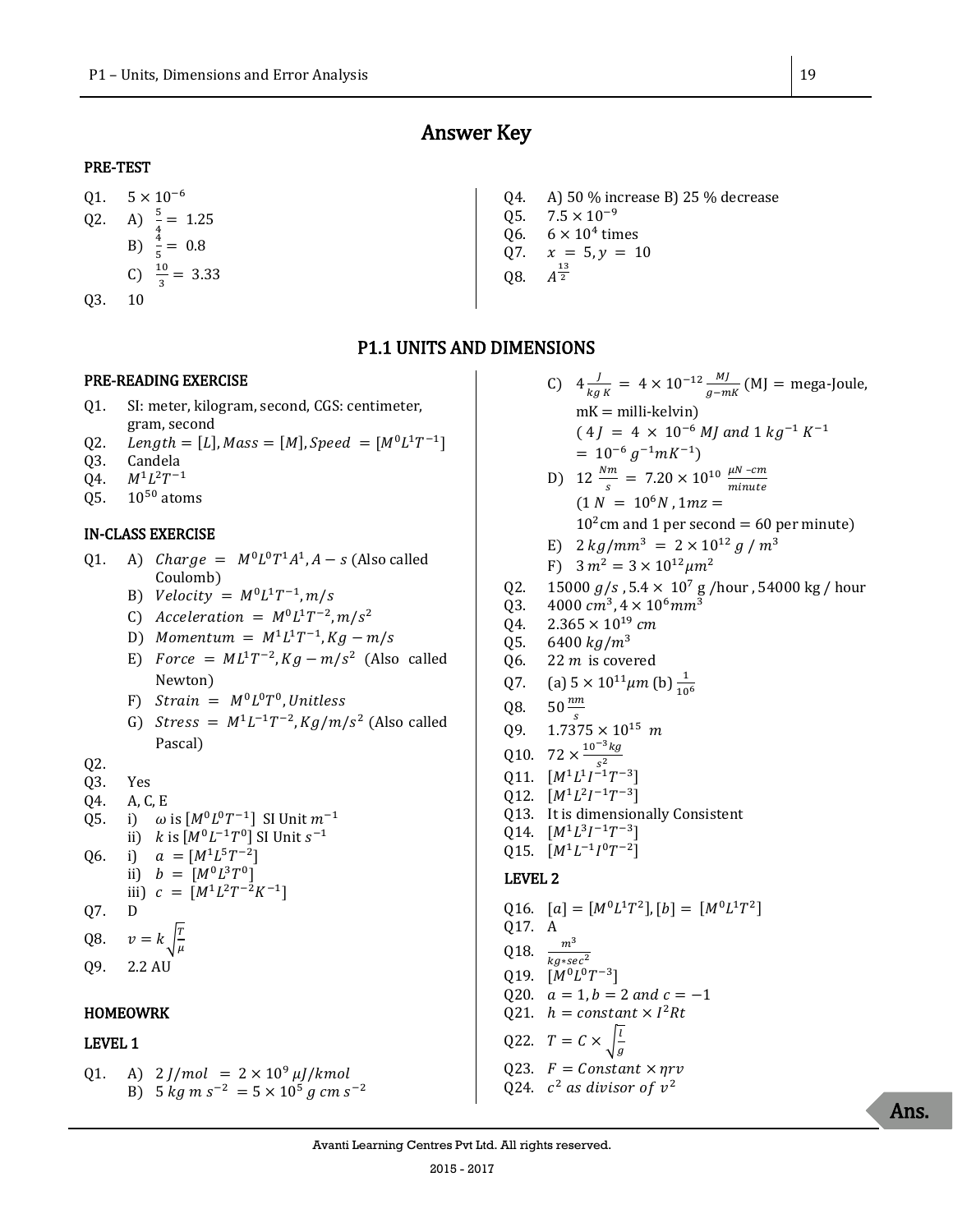## P1.2 SIGNIFICANT FIGURES AND ERRORS ANALYSIS

#### PRE READING EXERCISES

- Q1. 126
- Q2. 13
- Q3. Instrumental Error
- Q4. Random Error
- Q5. 3
- Q6. F
- Q7. 0.02
- Q8. In both cases  $\Delta y = \Delta a + \Delta b$

#### IN-CLASS EXERCISE

- Q1.  $L_{av} = 2.48 \, m, \Delta L_{ab} = 0.01 \, m, \Delta L_{rel} =$ 0.0042,  $\Delta L_{percentage}$  = 0.42 %,  $L_{rod}$  = 2.48  $\pm$  $0.01 m$
- Q2. A) 55.32
	- B) 11.13
		- C) 29.84

#### HOMEWORK

- Q1. A) Absolute error 5 kg (Not 10 kg) B) Relative and percentage errors? (0.025 and 2.5% respectively)
- Q2. i) 2 ii) 2 iii) 5 iv) 3
- 03. A)  $30 \pm 6 kg$
- B)  $10 \pm 6$  kg
- $Q4.$  A)  $AB(7%)$
- B)  $A/B$  (7%)
- Q5. 1) Instrument 2 2) Instrument 2
	- 3) Instrument 2
- Q6. 1) Instrument 1
- 2) Instrument 1,
- Q7. A) No B) No
	- 1) 2.7%
	- 2) 10%
	- 3) 1.7%
- Q8. A) There are four significant digits. The zeroes on the right are significant but to the left of
- Q13.
- Q3. A) 4%
	- B) 10%
	- C) 2%
	- D) 1%
- 04.  $4.8 \frac{q}{cm^3}$
- 05. (1) Percentage Error in  $W = 15.33\%$
- (2) Percentage Error in  $X = 4\%$
- Q6. 3.5 %
- Q7. A) Instrumental
	- B) Personal
	- C) Experimental
	- D) Personal
	- E) Instrumental
	- F) Personal
- Q8. 3 %

the first non-zero digit are not significant. Hence all the numbers after decimal are significant.

- B) All the four digits are significant.
- C) Last four digits (7, 0, 8 and 3) are significant but zeroes to the left of the first non-zero digit are not significant
- D) All the three digits are significant.
- E) All four digits are significant.
- Q9. A) 14.64
	- B) 16.32
	- C) 10.34
- Q10. A) 7.23
	- B) 9.28
- C) 16.2
- 011. 373.7 $m<sup>3</sup>$
- Q12. (C) optical instrument

| Actual             | <b>Your observation</b> | Absolute error   | <b>Relative error</b> | Percent error |
|--------------------|-------------------------|------------------|-----------------------|---------------|
| <b>Measurement</b> |                         |                  |                       |               |
| $15 \text{ cm}$    | 14.6 cm                 | $0.4 \text{ cm}$ | 0.02                  | 2 %           |
| 200 cm             | 215 cm                  | $15 \text{ cm}$  | 0.075                 | 7.5 %         |
| 1000 cm            | 990 cm                  | $10 \text{ cm}$  | 0.01                  | $1.0\%$       |

Ans.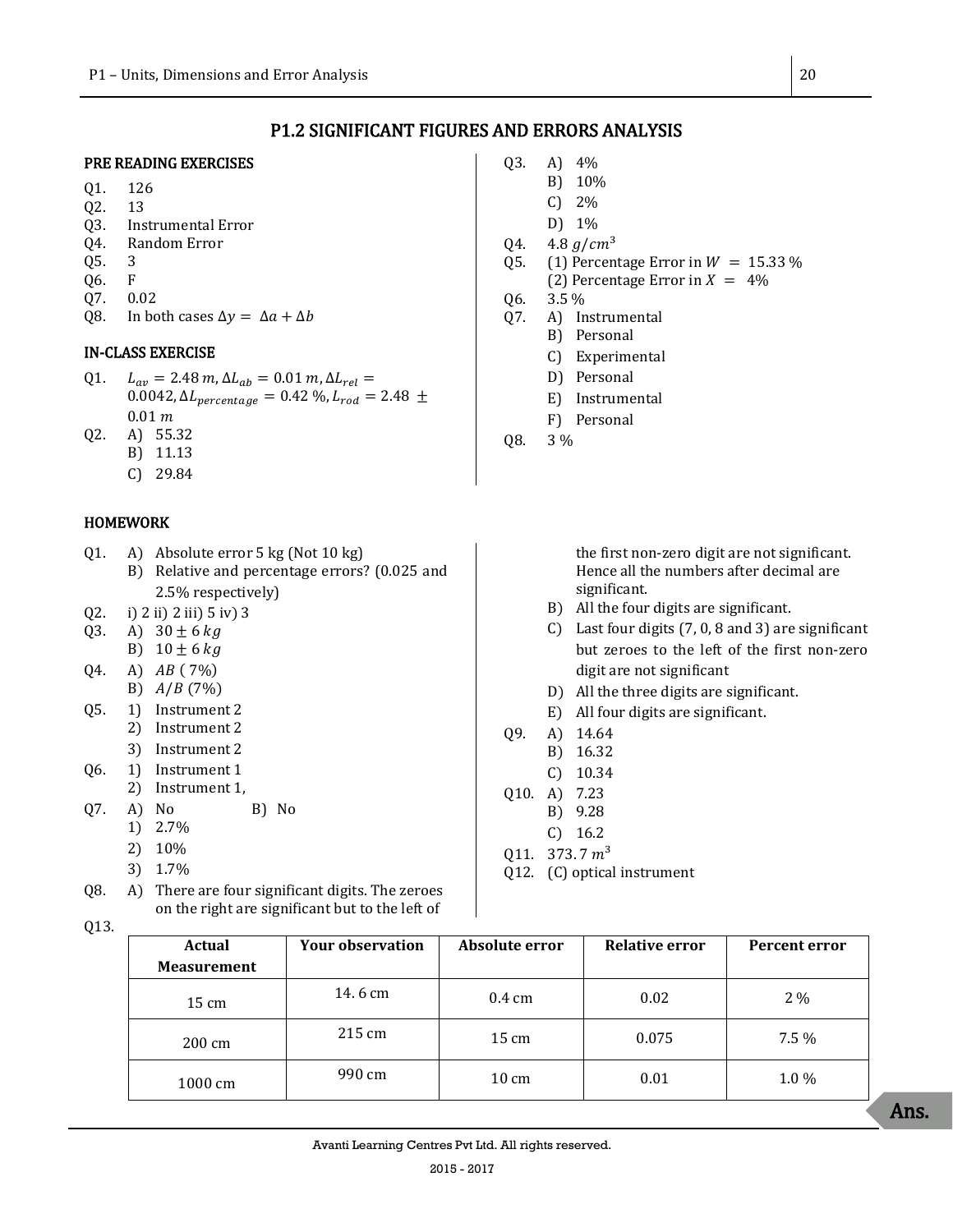| 5 <sub>m</sub> | 4.8 m | 0.2 <sub>m</sub> | 0.04  | 4 %   |
|----------------|-------|------------------|-------|-------|
| 200 m          | 201 m | 1 m              | 0.005 | 0.5 % |

- A) The first reading with an error just 0.4 cm.
- B) The last reading with a relative error of only 0.005 (Although it has the highest absolute error)
- Q14. A) 1 mm
	- B) 0.1 inch (2.54 mm)
	- C) 6 Centimeter
- Q15. A) Laser Scale
	- B) Meter Scale
- Q16. A) All four digits are significant.
	- B) Last four digits are significant.
	- C) All the digits are significant. Hence there are 6 significant digits here.
	- D) Last six digits are significant
	- E) All the digits after the decimal are significant. Here there are 6
	- F) Only the last digit (4) is significant.
	- G) Last two digits 1 and 9 are significant.
	- H) All the four digits after the decimal are significant i.e. 9, 7, 2 and 0.
	- I) All the four digits are significant.
	- J) All the three digits are significant.
	- K) There are four significant digits.
	- L) All the eight digits are significant.
- Q17.  $31.4 \pm 0.6$  cm
- Q18. 2.6 %
- Q19. 7 %
- Q20. Relative errors (1) 0.04 (2) 0.08 (3) 0.08 (4) 0.28 (5) 0.08 (6) 0.08

| Quantity  | Mean Value | Error     | Value with Error | Relative error |
|-----------|------------|-----------|------------------|----------------|
| $X + 2Y$  | 250        | <b>10</b> | $250 \pm 10$     | 0.04           |
| X/Y       | 0.5        | 0.04      | $0.5 \pm 0.04$   | 0.08           |
| XY        | 5000       | 400       | $5000 \pm 400$   | 0.08           |
| $3X - 2Y$ | -50        | 14        | $-50 \pm 14$     | 0.28           |
| 2XY       | 10000      | 800       | $10000 \pm 800$  | 0.08           |
| 4X/Y      | 2          | 0.16      | $2 \pm 0.16$     | 0.08           |

Q21. 13 %

- Q22. Radius (R) needs to be measured most accurately because it has the highest exponent
- Q23. 8%
- Q24.  $0.3 \frac{kg}{m^3}$  $m<sup>3</sup>$

Q25. 1) 8 % 2) 8 % 3) 15 % Q26. 8 % Q27. D